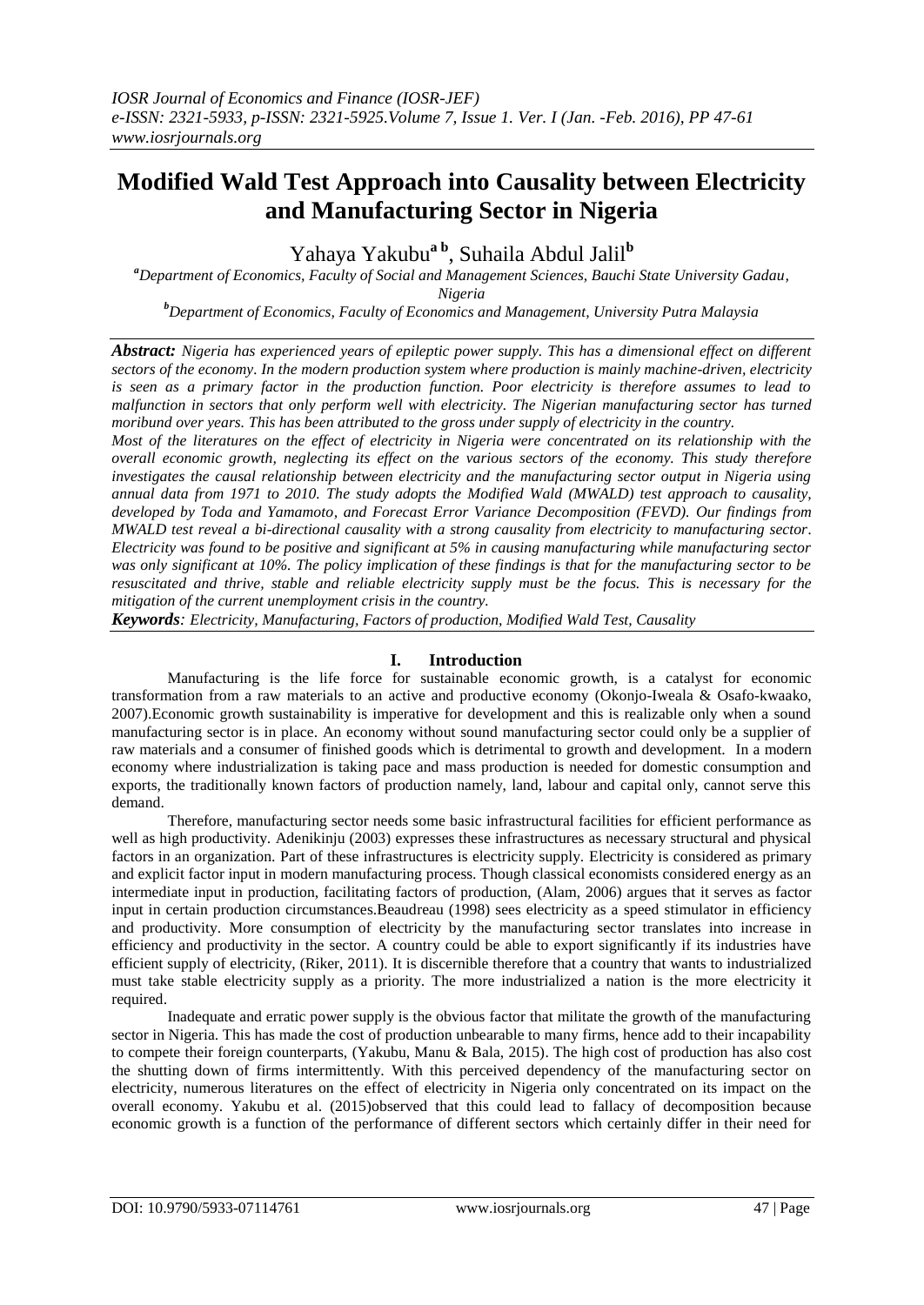electricity<sup>1</sup>. In the midst of this perceived literature gap, the Nigerian manufacturing sector continue to recordyears of malfunctioning and debilitating experience which many attribute to the general electricity problem in the country.

In the wake of this lingering electricity problem in the country and its pronounced effect on the core heart of the economy, there is acute need to unravel the relationship between manufacturing sector's output and electricity supply in Nigeria. Does electricity actually causes manufacturing output? How significant and to what extent is the causality? To provide details for policy direction, this study attempts to investigate this relationship.

## **II. Literature Review**

## **2.1.1** *Electricity and Economic Growth*

Numerous literatures have explored the relationship between electricity and economic growth with little attention on the sectoral effect. Overwhelming literatures support causal relationship between electricity and economic growth across the globe. In a comprehensive study of over one hundred countries of the world, Ferguson, Wilkinson & Hill (2000) reveal strong correlation between the amount of electricity use and GDP per capita at general level. These countries represent over 90% of the world economy.This relationship was found to be stronger in rich countries than in poor countries. The rich countries are industrialized nation, hence the imperativeness of electricity for the growth of industries. Akinlo (2008) in a study of 11 sub-Saharan African countries including Nigeria between 1980 to 2003 reveals the existence of cointegration between the use of energy and economic growth in seven of the countries, bi-directional causality in three countries and unidirectional from GDP to energy consumption in two countries. Neither long run relationship nor causality between the energy consumption and economic growth was identified in Nigeria. However, in a later study with an improved sample period between 1980 to 2006, long run relationship and unidirectional causality from electricity consumption to GDP per capita was found in Nigeria, (Akinlo, 2009). A similar study was also conducted in China with the same techniques and sample size used by Akinlo (2009),Yuan, Zhao, Yu, & Hu (2007) found the same results revealed byAkinlo (2009).

Enang (2010) found the existence of long run relationship between economic development, electricity supply and industrialization in Nigeria from 1970 to 2008. Electricity in particular was found to be significant in determining growth at 5%. Bi-directional causality was further revealed between GDP per capita and electricity supply.Odularu & Okonkwo (2009) reveal the existence of cointegration between economic growth proxied by GDP per capita, labour stock, capital stock and use of energy in Nigeria. The study decomposes energy into coal, crude oil and electricity and found the current period of all the three constituent of energy to be positive determinants of economic growth. This indicates that electricity, both independently and in a composed energy form, influences economic growth.

This relationship was also investigated in Malaysia by Tang (2008). Using Autoregressive Distributed Lag (ARDL) and Modified Wald (MWALD) test for granger causality over a quarterly data from 1972 to 2003, the results reveals no long run relationship while bidirectional causality was identified between the variables – electricity consumption and economic growth. However, a later study by Chandran, Sharma, & Madhavan (2010) in Malaysia over annual time series data between the period of 1971 to 2003, shows that long run relationship exists between electricity consumption and economic growth.

Kouakou (2011) employs ARDL bounds testing techniques and studies electricity consumption, industrial output and economic growth in Cote d' Ivoire over the period of 1971 to 2008. The study reveals the existence of cointegration between the variables. A test of granger causality identified short run bi-directional causality between economic growth and electricity consumption while causality only runs from electricity consumption to growth in the long run. Shahbaz & Lean (2012) undertook a related study in Pakistan on electricity consumption and economic growth from 1972 to 2009. Employing similar analytical techniques used by Kouakou (2011), the variables were found to relate in the long run with electricity consumption having positive impact on growth. The causality result shows the existence of feedback causality between the variables. Pakistan and Cote d' Ivoire therefore share the same scenario which supports the link between electricity and economic growth. Squalli (2007) investigates the link between electricity consumption and economic growth in the Organization of Petroleum Exporting Countries (OPEC) from 1980 to 2003. Using the ARDL bounds testing technique, long run relationship was found to exist between the variables in all the countries – including Nigeria. Employing the MWALD test for causality, feedback or unidirectional causality was revealed in all the countries with exception of Algeria, Iraq and Libya. Though the author relates the result in Algeria, Iraq and Libya to mismanagement, the results question the earlier identified long run relationship between the variables in those

**.** 

**<sup>1</sup>** Some sectors of the economy require more energy – electricity – than others. Example, the manufacturing sector requires more energy than agricultural sector; thus, looking at the effects of electricity on the economy as whole lacks policy design direction that leads to sectoral distribution and maximization of electricity.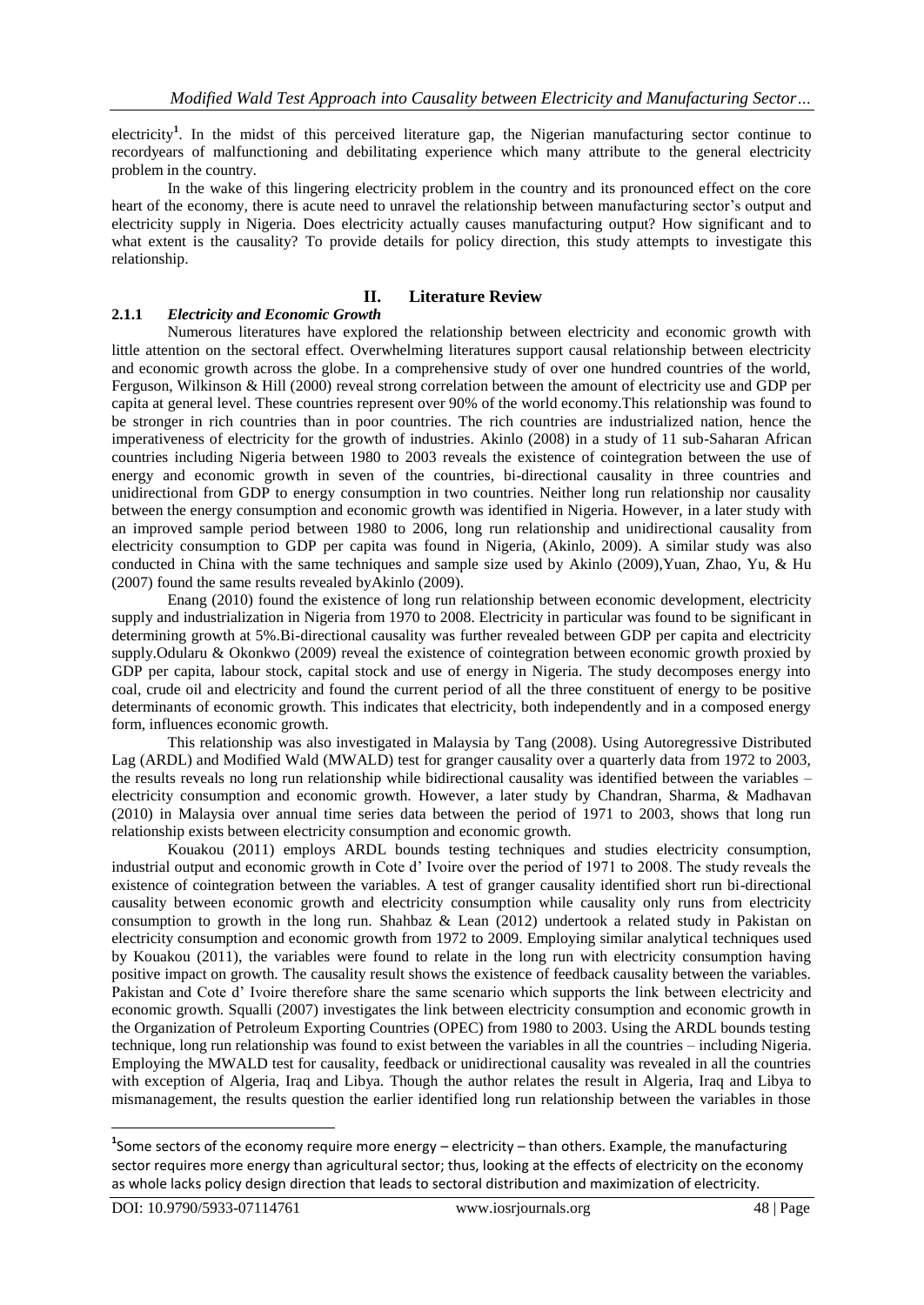countries. According to Engle & Granger (1987), if cointegration exists between variables, there must be at least one causality. The causal relationship in Nigeria shows unidirectional causality from electricity consumption to economic growth, this supports the finding of Akinlo (2009).

Similarly, group of countries study was undertaken by Wolde-Rufael (2006) in seventeen African countries within the period of 1971 and 2001. The author also uses ARDL and MWALD and reveals long run relationship in nine countries and causality in twelve countries. This result shows that African scenario also exhibit relationship between electricity and economic growth, though the relationship might not be strong as obtainable in developed countries. – see Ferguson et al. (2000). Welle-Strand, Ball, Hval, & Vlaicu (2012) studied the effect of power sector on economic growth and development, using panel data approach in seventy seven countries – combined developed and developing countries, within the period of 1980 to 2005. The study uses Solow growth model by including electricity, explicitly, as an independent variable. Estimating the model without electricity gave 57% power of the explanatory variables while the inclusion of electricity extended it to 76% - indicating the contribution of electricity to growth in the countries at 19%. The study further revealed positive coefficient for electricity at 0.47, thus, a 10% increase in electricity supply leads to 4.7% positive change in growth. Though the study might suffer from heterogeneity problem, the number of countries involve presents global picture of the linkage between electricity and economic growth as well as corroborating Ferguson et al. (2000).

The South American countries also do not evade the pervasive relationship between electricity and economic growth. Yoo & Kwak (2010) studied seven countries of this region over annual data from 1975 to 2006, the causality test of Granger (1969) reveals causality from electricity consumption to economic growth in five of the countries – Argentina, Brazil, Chile, Columbia and Ecuador. Bidirectional causality was identified in Venezuela while no causality link was established in Peru. The result for Peru probably needs to be subjected to a more rigorous study, considering its high growth and prudency in managing resources compared to Ecuador. However, the region generally displays correlation between electricity consumption and economic growth.

In a study on the effect of industrial energy consumption on the economic growth of Shanghai from 1952 to 1999; Wolde-Rufael (2004) employs the MWALD test of granger causality and reveal that industrial energy consumption in general form and in its disaggregated – coal, coke and electricity – causes economic growth in Shanghai. In a similar study by the same author, Wolde-Rufael (2010), found nuclear energy to be positive and significant in promoting economic growth in India. India is one of the countries in the World that possess nuclear energy; this facilitates the country's electricity supply and hence economic growth. The study uses ARDL approach, MWALD test of granger causality and Forecast Error Variance Decomposition (FEVD) and found long run relationship between economic growth and nuclear energy as well as unidirectional causality from nuclear energy to economic growth.Paul & Bhattacharya (2004) use the Johansen-Juselius and Engle and Granger approach to cointegration in India between the period of 1950 to 1996 and found bi-directional causality in both approaches. Lee (2005) studies group of eighteen developing countries from 1975 to 2001, using Fully-Modified ordinary least square method, the result shows long run relationship between the variables. Similarly in Canada, a study by Ghali & El-Sakka (2004). With the use of Vector Error Correction Method (VECM), they establish bi-directional relationship between output and energy.

Yuan et al. (2008) studies the effect of energy consumption on economic growth in China at both aggregate and disaggregate level, from 1963 to 2005, and reveals long run relationship between aggregate and disaggregate form of energy and level of output. Long run causality was also identified from electricity and oil to GDP. Hence, the fast growing economy of China is dependent on electricity. Apergis & Payne (2009) reveals cointegration between energy consumption and real GDP over the period 1991 to 2005 among commonwealth states. Energy displays positive and significant coefficient in influencing GDP.

## **2.1.2** *Electricity and Manufacturing Sector*

In this regard,Soytas & Sari (2007) studies the effect of energy on the production of Turkish manufacturing industry within the period of 1968 to 2002. Long run relationship as well as unidirectional causality from electricity consumption to manufacturing output was identified.(Yakubu et al., 2015) studied long run relationship between electricity supply and manufacturing output in Nigeria from 1971 to 2010. Cointegration was identified and electricity was found to be positive and significant in determining manufacturing output in the long run.

Beaudreau (1995) investigates the effect of electric power on the United States (US) manufacturing sector and reveals strong positive effect of electricity on manufacturing output. Using the neoclassical production model and estimated the shares of factor inputs including electric power between the periods of 1950 to 1984, the study found that decline in manufacturing output and productivity results from decline in electric power supply. Similarly, the same author, Beaudreau (2005), later studies the effect of electricity on the manufacturing of Japan (1965-1988), Germany (1963 – 1988) and United States (1950 -1984). Adopting the same methodology in his previous study, he reveals positive coefficients for electricity in all the countries.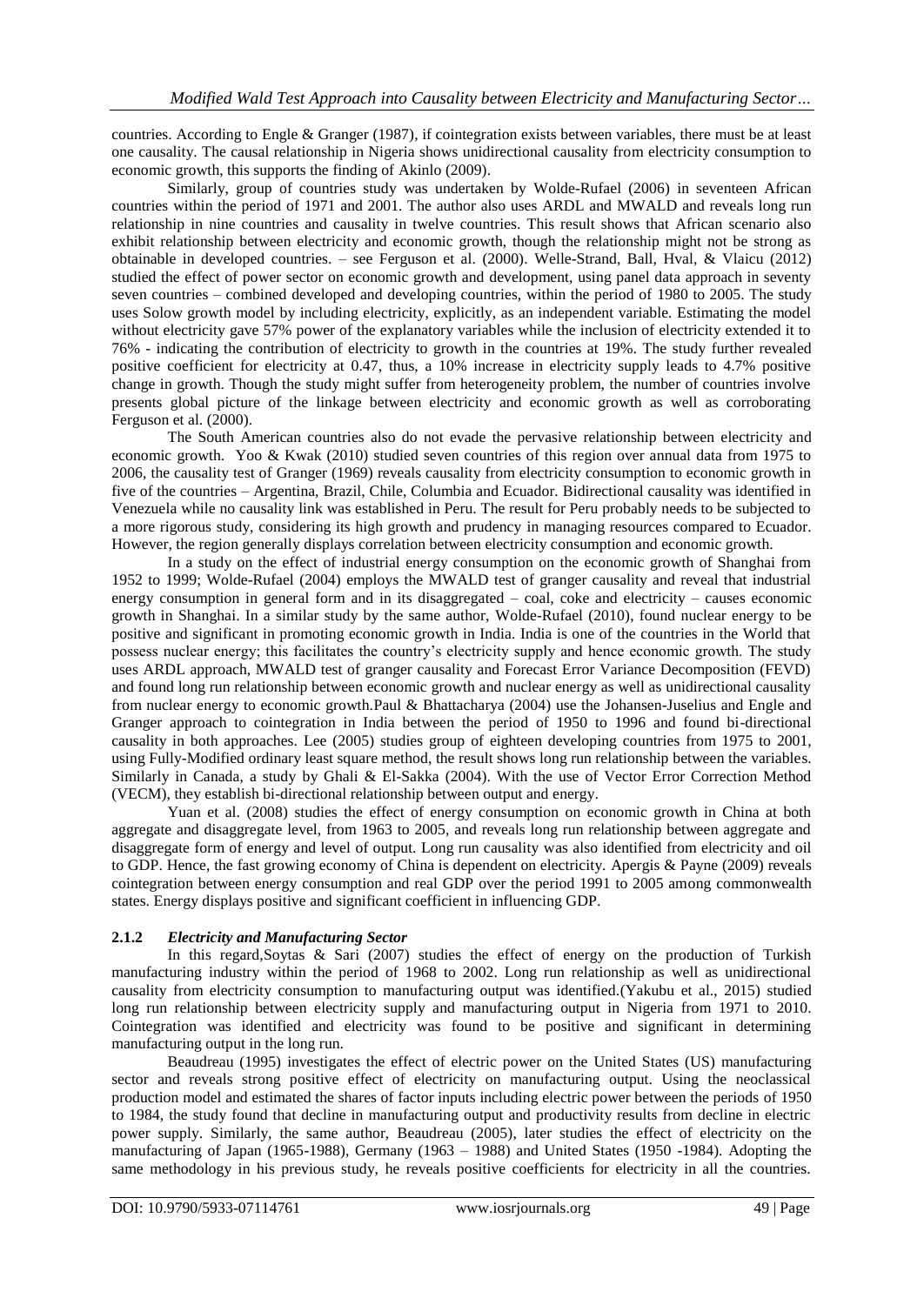Specifically, the coefficient of electricity for United States, Germany and Japan manufacturing are 0.53, 0.75 and 0.61 respectively. This indicates that a 10% increase in electricity use leads to 5.3%, 7.5% and 6.1% increase in manufacturing output for US, Germany and Japan respectively. This reveals that electricity is a necessary and primary factor input in manufacturing. However, the study is on developed countries' manufacturing that are already industrialized, this might not be the case in the poor countries as reveals by Ferguson et al. (2000). Adenikinju (1998) in a study of panel data analysis among 667 firms over the period of 1988 to 1990 found that the contribution of energy consumption (electricity) to the growth of manufacturing firms in Nigeria is not significant. However, the firms displayed mixed coefficient signs, but on the overall, the manufacturing sector coefficient is positive. This shows that positive relationship exists between electricity and the sector's growth.

The array of literatures reviewed sufficiently support the existence of relationship between electricity and economic growth. Generally, most of the literatures found positive relationship as well as the existence of causal relationship between electricity consumption and economic growth; specifically, unidirectional causality with electricity causing growth appears to be more emphatic. However, the interest of this study is to investigate the link between electricity and manufacturing sector in Nigeria, which is a core component of an economy. There seems to be a literature vacuum in the relationship between electricity and the constituents of the overall economy, particularly in Nigerian context. In view of this, this study will add to the existing limited literatures.

#### **III. Methodology**

The study uses annual time series data from 1971 to 2010. It employs Cobb Douglas production function and explicitly included electricity as an independent variable. Data on gross fixed capital formation and labour force from 1971 to 2005 were adopted from Odularu & Okonkwo (2009), while from 2006 to 2010 were from the National Bureau of statistics,  $(NBS, 2011)^2$ . Data on manufacturing output and electricity supply were sourced from Central Bank of Nigeria Statistical Bulletin (2010)<sup>3</sup> and World Bank's World Development Indicators<sup>4</sup> Data respectively. To achieve the objective of the study, we employ the Vector Autoregressive (VAR) Model, and adopt Toda & Yamamoto (1995) and Dolado & Lütkepohl (1996) Modified Wald (MWALD) test and Forecast Error Variance Decomposition (FEVD), used in explaining and interpreting Vector Autoregressive model pioneered by Sims (1980), once determined, (Lütketpohl, 2005).

#### *3.1.1 Toda and Yamamoto (1995) Modified Wald (MWALD) Test*

The Modified Wald test is an improved granger causality test developed by Toda and Yamamoto (1995). Causality is one the methods employed in the interpretation of Vector Autoregression (VAR) model which originated from the work of Sargent and Sims (1977) and pioneered by Sims (1980). The VAR system shows the correlations among variables and analyzes the dynamic relationship between the variables, (Yakubu, 2015). The popular granger causality test of Granger (1969) has been widely adopted in the interpretation and analysis of the VAR model and remains the easier method in explaining VAR under suitable conditions. The idea around granger causality is, an effect cannot precede a cause, hence, if a variable or sets of variables, x, y, z affect(s) a particular variable, q, then the former is/are believed to help in the prediction of the latter (Lütkepohl, 2005). Therefore, granger causality test uses the Wald test of zero restrictions hypothesis (F-statistics) to assess the significance of the lagged values of x, y, z on q, once the VAR model is determine and estimated.

However, the estimation of VAR model requires all variables to be integrated at first difference, I (1), and if cointegrated, Vector Error Correction Model or level VAR is estimated; if otherwise, first difference VAR is estimated. The basis of the Wald test statistics, the conventional asymptotic theory, is detected to be non-standard if VAR model is estimated at level with variables that are either integrated at first difference or cointegrated. Thus, the Wald test of zero restrictions hypothesis on the lagged variables of granger causality becomes unreliable and misleading when is done in the framework of level VAR estimation (Sims, Stock, & Watson, 1990), (Toda & Phillips, 1993) and (Toda & Yamamoto, 1995).

Another problem with the traditional granger causality test is the uncertainty associated with the integration order and cointegration of the variables. The unit root tests such as the Augmented-Fuller test (Dickey & Fuller, 1979), Kwiatkowski, Phillips, Schmidt and Shin test (Kwiatkowski, Phillips, Sshmidt, & Shin, 1992) and Phillips-Perron test (Phillips & Perron, 1988) are found to lack power, hence no uniformly better unit root test (Sj, 2008) and (Toda & Yamamoto, 1995). The same uncertainty also relates to the VAR associated cointegration test, Johansen & Juselius (1990, 1992) and Johansen (1995) cointegration test. Simulation evidence reveals that it is sensitive to specification errors in finite sample which made it unreliable particularly when using economic time series (Reimers, 1992; Sj, 2008). These problems relating to the

**.** 

<sup>2</sup> www.nigerianstat.gov.ng

 $3$  www.cbn.gov.ng

<sup>4</sup> www.worldbank.org

DOI: 10.9790/5933-07114761 www.iosrjournals.org 50 | Page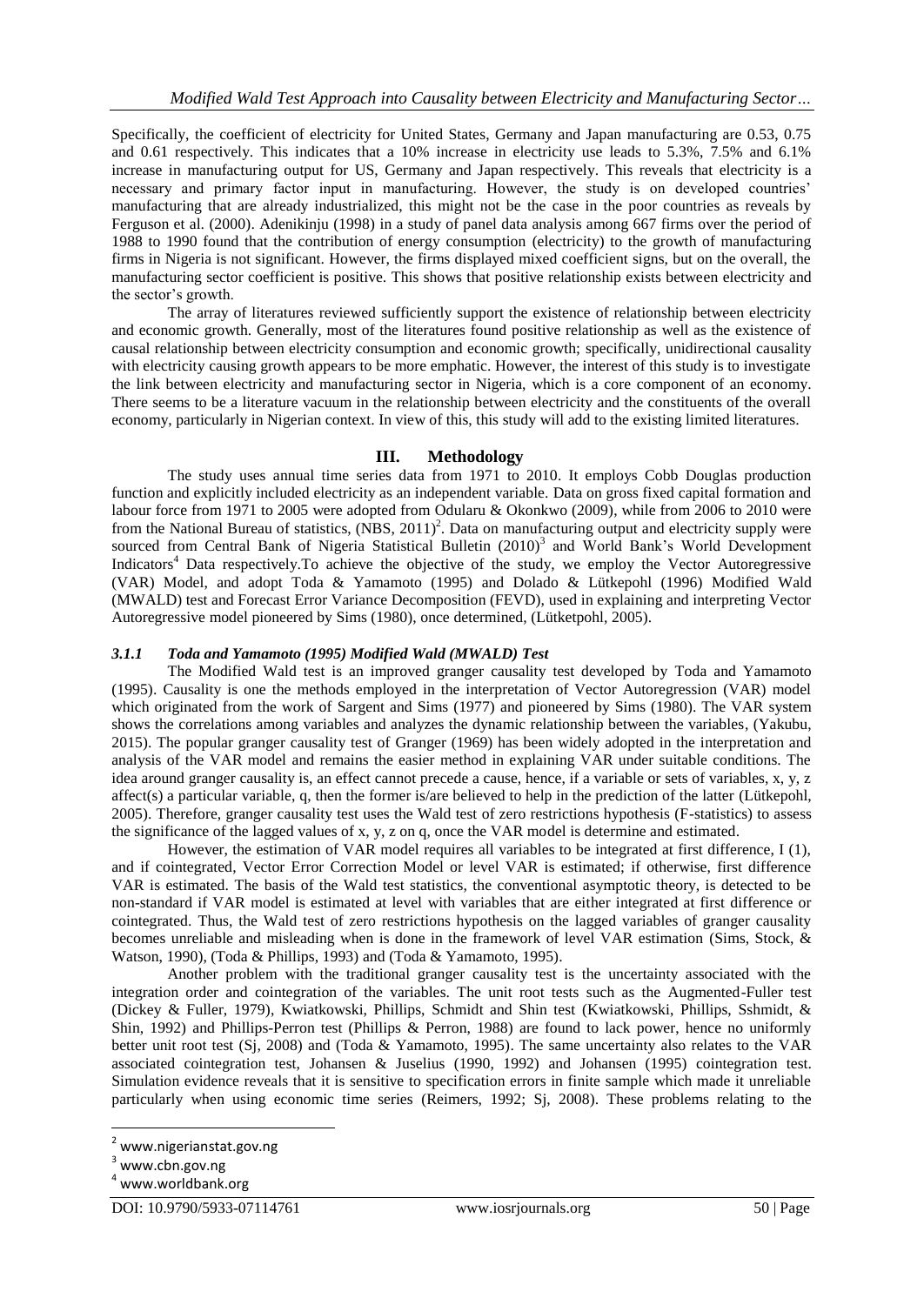traditional granger causality test and the fact that research interest often is not concern about integration and cointegration of variables, but causal effects among the variables through restrictions test on the lagged coefficients of the regressors in the model, led to the development of the MWALD test for granger causality by Toda & Yamamoto (1995), which is robust to the integration and cointegration properties of time series, in order to circumvent the pre-test biases.

In conducting the MWALD test for granger causality, though avoids unit roots pre-testing biases, it however requires the determination of the maximum possible order of the integration of the underlying variables (d<sub>max</sub>). The variables could be a mixture of I (0), I (1) and I (2), in such situation,  $d_{\text{max}} = 2$ . The determination of the optimal lag length (k) for the VAR model is very important because greater or less than the true lag leads to inefficient and biased estimates. It therefore leads to accepting the null hypothesis when it should be rejected or rejecting when it should not (Wolde-Rufael, 2010; Yakubu, 2015). Once dmax and k are appropriately identified, a level VAR model of order  $(k + d<sub>max</sub>)$  is estimated and zero restrictions test is conducted on lagged coefficients of the regressors up to lag k. This process ensures that the Wald test statistics has an asymptotically chi-square  $(x^2)$  distribution whose critical values can be used to draw a valid inference and conclusion (Toda & Yamamoto, 1995).

In view of the obviation of the integration and cointegration properties of the granger causality Wald test by the MWALD tests, we choose `to use the Toda & Yamamoto (1995)'s MWALD test for the zero restrictions test on the coefficients of the lagged values of our regressors on the dependent variable.

#### *3.1.2 Forecast Error Variance Decomposition (FEVD)*

Forecast Error Variance Decomposition (FEVD) is an innovation accounting technique central to the analysis a VAR framework pioneered by Sims (1980). It reveals information concerning the percentage contribution of each variable to the other variable in a VAR model through the error variance in forecasting a variable, attributable to innovations or shocks in other variables (Lütkepohl, 2005). FEVD therefore determines the percentage of forecast error variance of any variable in the VAR system explained by innovations in its self and each of the explanatory variables over a given horizon. The higher the percentage of the variance explained by shocks in a variable, the higher is its explanatory power in the model. The FEVD is computed using cholesky factorization introduced by Sims (1980)

Innovations or shocks in the variables may be contemporaneous thereby leading to identification problem in determining whose variable innovation is responsible for the variation; this can be avoided if the error terms have low contemporaneous correlation. However, Sims (1980) suggests ordering of the variables to start with the most exogenous and end with the most endogenous. This process require conducting correlation matrix among the variables, if the off-diagonal elements are generally low, ordering will only have marginal effect on the FEVD. If otherwise, the ordering begins with variables with lower correlation to variables with higher correlation (Duasa, 2007). This study complements the MWALD test with FEVD for robustness and reliability of outcomes. Additionally, FEVD gives insight into the possible relationship between the variables in a given time horizon into the future.

#### *3.1.3 Model Specification*

The study followsYakubu et al. (2015),Beaudreau, (1995, 2005), Wolde-Rufael (2004, 2006, 2009, 2010), Akinlo (2008, 2009) and Enang (2010, 2011), in adopting the neoclassical Cobb Douglas production function to establish the relationship between electricity supply and manufacturing output in Nigeria. The Cobb & Douglas (1928) production function expresses the technical relationship between given level of output and a given quantity of physical inputs. A variation in output is a resultant effect of variation in the physical inputs. The production function has only two factor inputs in production, but with the emergence of empirical evidence identifying energy or electricity as an independent and primary factor inputs in production process, there is departure from the neoclassical thinking of production function to that which includes energy as an independent factor of production (Alam, 2006). Hence our model for manufacturing sector's output in equation 1 constitutes an explicit inclusion of electricity supply as primary and independent factor of production.

= ( ) … … … … … … … … … … … … … … … … … … … (1)

Where;  $M =$ Manufacturing sectors output  $E =$  Electricity supply  $K =$  Gross fixed capital formation  $L =$ Labour force  $f = Function$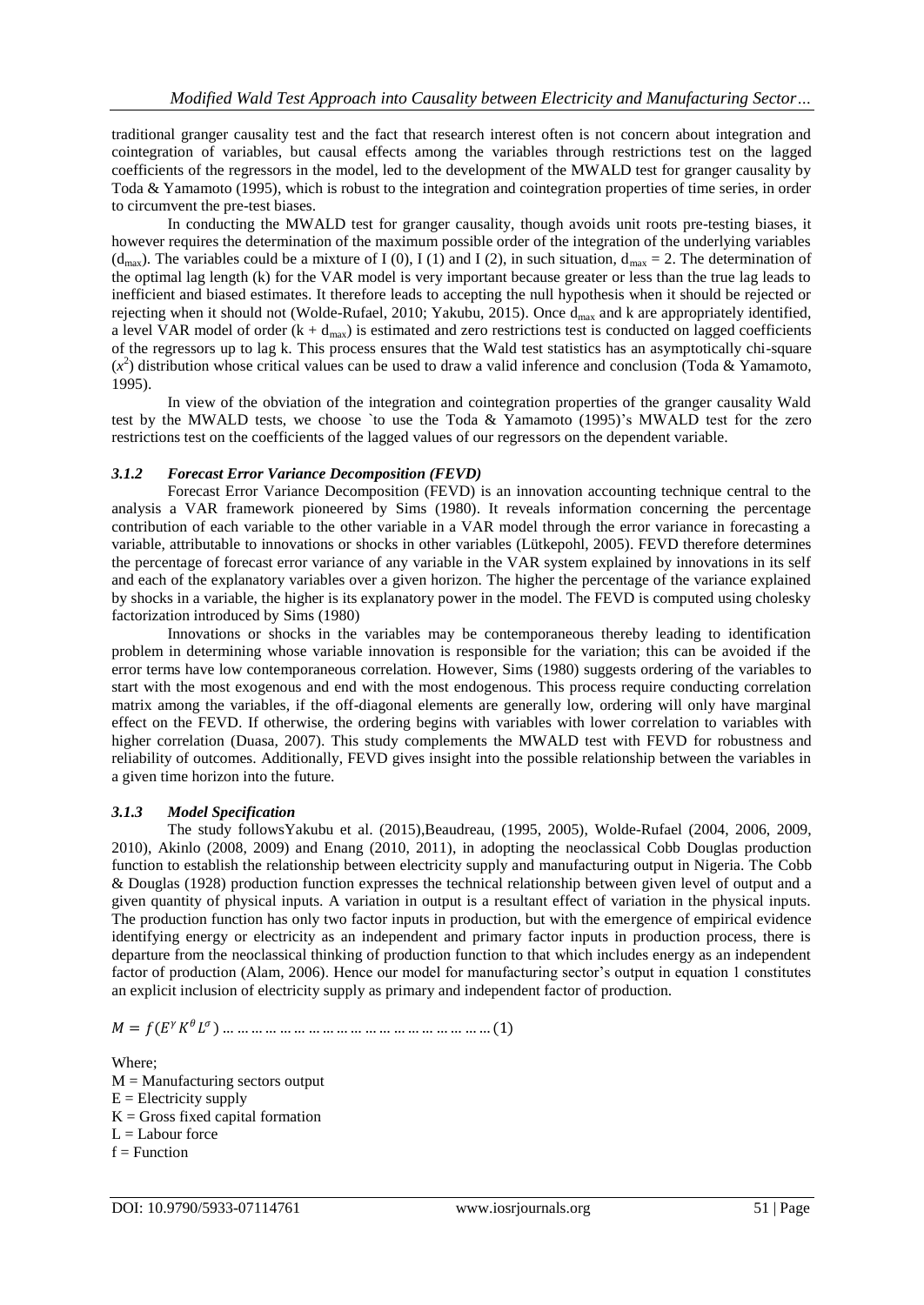γ, θ and σ are the respective contributions of E, K and L to manufacturing sector's output. Labour and capital are treated as controlled or additional variable to avoid the possible biased findings as a result of exclusion of relevant variables (Wolde-Rufael, 2010).

The production function in equation (1) is an exponential function, therefore there is need to log the data in order to linearly express the equation. The estimation of time series properties can best be done through VAR model expressed in log – linear form with time trend or intercept (Pesaran, Shin, & Smith, 2001). Thus, taking the log of equation (1) and transforming it to econometric regression model to be estimated, we have equation 2.

= + + + + … … … … … … … … … (2)

Where;

 $ln M_t$  = Natural log of manufacturing output at time t  $lnE_t$  = Natural log of electricity supply at time t  $ln K_t$  = Natural log of capital at time t  $ln L_t$  = Natural log of labour at time t

 $\mu_t$  = Error term or residual term

 $\gamma$ ,  $\theta$  and  $\sigma$  are the respective coefficients of  $ln E_t$ ,  $ln K_t$  and  $ln L_t$ 

#### **3.1.4 VAR Models for MWALD**

MWALD test for granger causality requires estimation of a level VAR of lag (k+dm), where k is the optimal lag and dm is the possible maximum order of integration of the process; and we test the zero restriction hypotheses on each of the coefficient of the regressors in each of the level VAR models up to lag k. To explore the dynamic causality among our variables, we made each variable as a dependent in a VAR model and we conduct the zero restriction tests on each of the coefficient of a regressor and jointly on coefficients of the regressors in a particular VAR model, up to lag k. If the chi-square  $(X^2)$  is significant we reject the null hypothesis of no causality in favour of the alternative, otherwise, we fail to reject the null. Equation 2, 3, 4 and 5 are the level VAR (k+dm) to be estimated with  $ln M_t$ ,  $ln E_t$ ,  $ln K_t$  and  $ln L_t$  as dependent variable respectively.

$$
lnM_{t} = \alpha_{1} + \sum_{i=1}^{k+dm} \pi_{1i} lnM_{t-i} + \sum_{i=1}^{k+dm} \delta_{1i} lnE_{t-i} + \sum_{i=1}^{k+dm} \theta_{1i} lnK_{t-i} + \sum_{i=1}^{k+dm} \varphi_{1i} lnL_{t-i}
$$
  
+  $\mu_{1t} + \mu_{1t} + \cdots + \mu_{1t} + \cdots + \mu_{1t} + \cdots + \mu_{1t} + \cdots + \mu_{1t} + \cdots + \mu_{1t} + \cdots + \mu_{1t} + \cdots + \mu_{1t} + \cdots + \mu_{1t} + \cdots + \mu_{1t} + \cdots + \mu_{1t} + \cdots + \mu_{1t} + \cdots + \mu_{1t} + \cdots + \mu_{1t} + \cdots + \mu_{1t} + \cdots + \mu_{1t} + \cdots + \mu_{1t} + \cdots + \mu_{1t} + \cdots + \mu_{1t} + \cdots + \mu_{1t} + \cdots + \mu_{1t} + \cdots + \mu_{1t} + \cdots + \mu_{1t} + \cdots + \mu_{1t} + \cdots + \mu_{1t} + \cdots + \mu_{1t} + \cdots + \mu_{1t} + \cdots + \mu_{1t} + \cdots + \mu_{1t} + \cdots + \mu_{1t} + \cdots + \mu_{1t} + \cdots + \mu_{1t} + \cdots + \mu_{1t} + \cdots + \mu_{1t} + \cdots + \mu_{1t} + \cdots + \mu_{1t} + \cdots + \mu_{1t} + \cdots + \mu_{1t} + \cdots + \mu_{1t} + \cdots + \mu_{1t} + \cdots + \mu_{1t} + \cdots + \mu_{1t} + \cdots + \mu_{1t} + \cdots + \mu_{1t} + \cdots + \mu_{1t} + \cdots + \mu_{1t} + \cdots + \mu_{1t} + \cdots + \mu_{1t} + \cdots + \mu_{1t} + \cdots + \mu_{1t} + \cdots + \mu_{1t} + \cdots + \mu_{1t} + \cdots + \mu_{1t} + \cdots + \mu_{1t} + \cdots + \mu_{1t} + \cdots + \mu_{1t} + \cdots + \mu_{1t} + \cdots + \mu_{1t} +$ 

 $H_0: \delta_{1i} = 0, \theta_{1i} = 0, \varphi_{1i} = 0$  and  $\delta_{1i} = \theta_{1i} = \varphi_{1i} = 0$  $H_1: \delta_{1i} \neq 0, \theta_{1i} \neq 0, \varphi_{1i} \neq 0 \ and \delta_{1i} \neq \theta_{1i} \neq \varphi_{1i} \neq 0$ Where;

 $H_0$  is null hypothesis (No causality)

 $H_1$  is alternative hypothesis (causality exists)

$$
i=1,\ldots,\ldots,k
$$

 $\delta_{1i}$ ,  $\theta_{1i}$  and  $\varphi_{1i}$  are the respective coefficients of the regressors,  $lnE_t$ ,  $lnK_t$  and  $lnL_t$ , whose causality to be tested when lnM<sub>t</sub> is the dependent variable.  $\alpha_1$  and  $\mu_t$  are the intercept and the residual term, (k + dm) is the VAR optimal lag, k, augmented by the possible maximum order of the process integration, dm. The concepts definitions apply to the remaining equations of our VAR models when other variables are made dependent.  $k+d$ m

$$
lnE_t = \alpha_2 + \sum_{i=1}^{k+dm} \pi_{2i} lnE_{t-i} + \sum_{i=1}^{k+dm} \delta_{2i} lnM_{t-i} + \sum_{i=1}^{k+dm} \theta_{2i} lnK_{t-i} + \sum_{i=1}^{k+dm} \varphi_{2i} lnL_{t-i}
$$
  
+  $\mu_{2t}$  ............................... (3)  
 $H_0: \delta_{2i} = 0, \theta_{2i} = 0, \varphi_{2i} = 0$  and  $\delta_{2i} = \theta_{2i} = \varphi_{2i} = 0$   
 $H_1: \delta_{2i} \neq 0, \theta_{2i} \neq 0, \varphi_{2i} \neq 0$  and  $\delta_{2i} \neq \theta_{2i} \neq \varphi_{2i} \neq 0$   
Where;  
 $H_0$  is null hypothesis (No causality)  
 $H_1$  is alternative hypothesis (causality exists)  
 $i = 1$ ........  
 $k+dm$ 

$$
lnK_{t} = \alpha_{3} + \sum_{i=1}^{k+dm} \pi_{3i} lnK_{t-i} + \sum_{i=1}^{k+dm} \delta_{3i} lnM_{t-i} + \sum_{i=1}^{k+dm} \theta_{3i} lnE_{t-i} + \sum_{i=1}^{k+dm} \varphi_{3i} lnL_{t-i}
$$
  
+  $\mu_{3t}$  .... .... ... .... .... .... .... .... .... .... .... .... .... .... .... (4)

DOI: 10.9790/5933-07114761 www.iosrjournals.org 52 | Page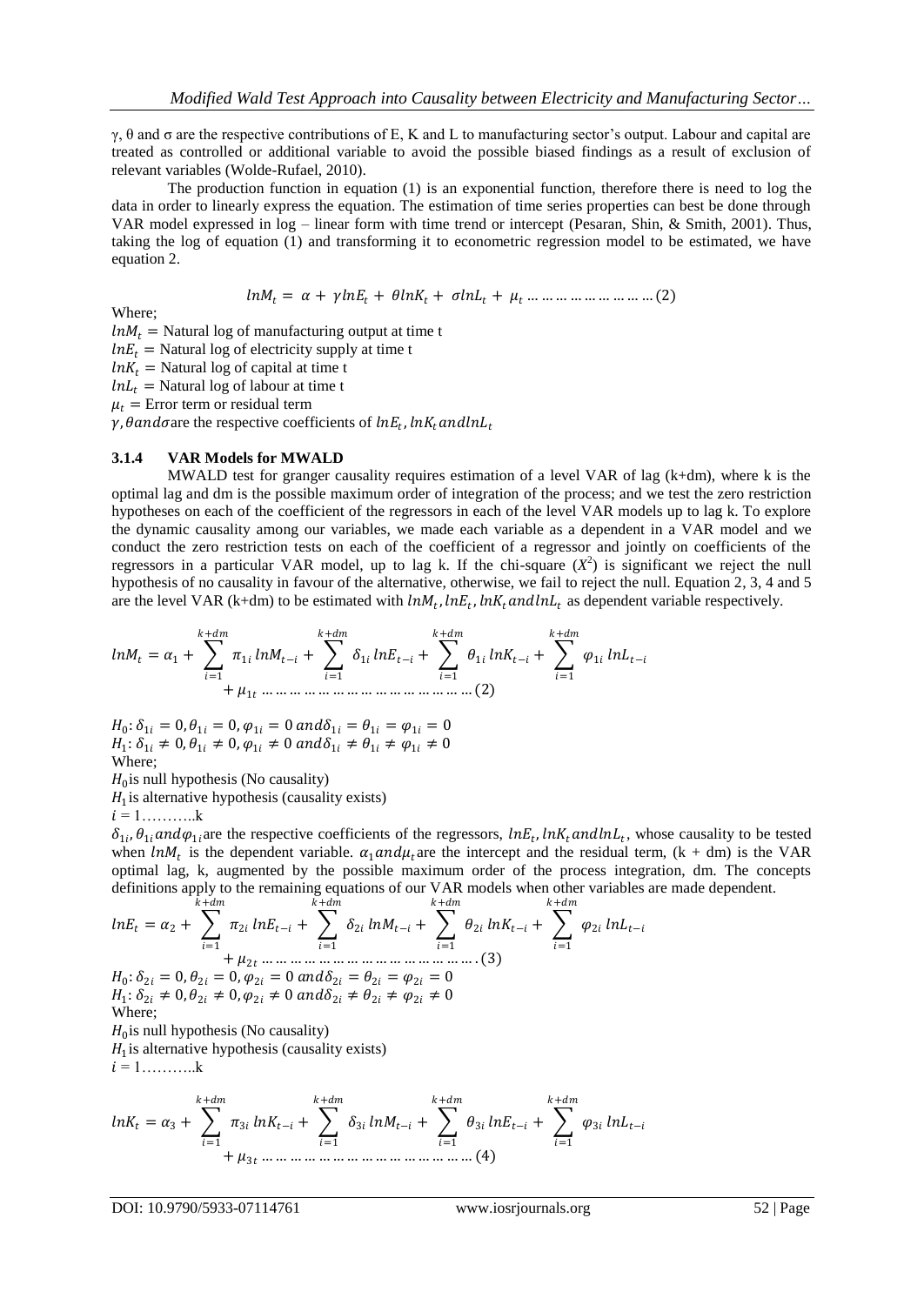$H_0: \delta_{3i} = 0$ ,  $\theta_{3i} = 0$ ,  $\varphi_{3i} = 0$  and  $\delta_{3i} = \theta_{3i} = \varphi_{3i} = 0$  $H_1: \delta_{3i} \neq 0, \theta_{3i} \neq 0, \varphi_{3i} \neq 0$  and  $\delta_{3i} \neq \theta_{3i} \neq \varphi_{3i} \neq 0$ Where;  $H_0$  is null hypothesis (No causality)  $H_1$  is alternative hypothesis (causality exists)  $i = 1, \ldots, k$  $ln L_t = \alpha_4 + \sum_{i} \pi_{4i}$  $k+dm$  $i=1$  $ln L_{t-i}$  +  $\sum \delta_{4i}$  $k+dm$  $i=1$  $ln M_{t-i}$  +  $\sum \theta_{4i}$  $k+dm$  $i=1$  $lnE_{t-i}$  +  $\sum \varphi_{4i}$  $k+dm$  $i=1$  $ln K_{t-i}$  $+ \mu_{4t}$  … … … … … … … … … … … … … … . . (5)  $H_0: \delta_{4i} = 0$ ,  $\theta_{4i} = 0$ ,  $\varphi_{4i} = 0$  and  $\delta_{4i} = \theta_{4i} = \varphi_{4i} = 0$  $H_1: \delta_{4i} \neq 0, \theta_{4i} \neq 0, \varphi_{4i} \neq 0$  and  $\delta_{4i} \neq \theta_{4i} \neq \varphi_{4i} \neq 0$ Where;  $H_0$  is null hypothesis (No causality)  $H_1$  is alternative hypothesis (causality exists)  $i = 1, \ldots, \ldots, k$ 

All equations in this study are estimated with deterministic (time) trend. The properties of time series variables are well estimated, if the variables are transformed into log and the VAR model captures the intercept and time trend (Pesaran et al., 2001). Hence, all our equations shall be estimated to capture the deterministic trend (intercept and time) in order to reveal the best approximations for our variables.

#### **IV. Empirical Results and Analysis**

## **4.1.1 Stationarity Tests**

Though MWALD was designed to obviate the unit roots pre testing problem, however, there is need to determine the maximum order of integration of the variables. The MWALD test for granger causality by Toda & Yamamoto (1995) requires the knowledge of the possible maximum order of integration of the process which augment the optimal lag of the VAR model for the estimation of the level VAR. However, none of the available unit roots tests is completely better in detecting the integration order, hence, the need to employ more than one test for cross checking (Sj, 2008). Therefore, this study employs the Augmented Dickey – Fuller (ADF) test of Dickey & Fuller (1979), Phillips – Perron (PP) test of Phillips & Perron, (1988) and Kwiatkowski, Phillips, Schmidt and Shin (KPSS) test of Kwiatkowski et al. (1992), to test for the stationarity of the variables in order to have a robust stationarity result. Table 4.1, 4.2 and 4.3 show the results of ADF, PP and KPSS respectively.

| Table 4.1 Augmented Dickey-Fuller (ADF) |
|-----------------------------------------|
|                                         |
|                                         |

| Series                    | Constant                 | <b>Constant and Trend</b> |
|---------------------------|--------------------------|---------------------------|
|                           |                          |                           |
|                           |                          |                           |
| $ln M_t$                  | $-3.175791$ **           | $-2.408883$               |
| $lnE_t$                   | $-2.751961$ <sup>*</sup> | $-2.339312$               |
| $ln K_t$                  | $-1.782007$              | $-2.045613$               |
| $lnL_t$                   | $-0.258493$              | $-1.357550$               |
| $\Delta$ ln $M_t$         | $-4.212591***$           | $-4.835494***$            |
| $\Delta$ lnE <sub>t</sub> | $-4.224029***$           | $-5.025062$ ***           |
| $\Delta$ ln $K_t$         | $-4.742761$ ***          | $-4.673089***$            |
| $\Delta$ ln $L_t$         | $-4.282347***$           | $-4.538711***$            |

 $T<sub>1</sub>$  +  $T<sub>2</sub>$  ,  $T<sub>3</sub>$  +  $T<sub>4</sub>$ 

Note: The critical values for constant (and trend) at 1%, 5% and 10% level of significance are -3.621023 (-4.226815), -2.943427 (-3.536601) and -2.610263 (-3.200320) respectively. \*\*\*, \*\* and \* denote significance at 1%, 5% and 10% respectively. ADF test the null hypothesis of 'not stationary' against the alternative of 'stationary'.

|                          | Table 4.2: Phillips – Perron (PP) |
|--------------------------|-----------------------------------|
| Constant                 | <b>Constant and Trend</b>         |
|                          |                                   |
|                          | $-2.408883$                       |
| $-2.751961$ <sup>*</sup> | $-2.339312$                       |
| $-1.782007$              | $-2.045613$                       |
|                          | $-3.175791$ **                    |

DOI: 10.9790/5933-07114761 www.iosrjournals.org 53 | Page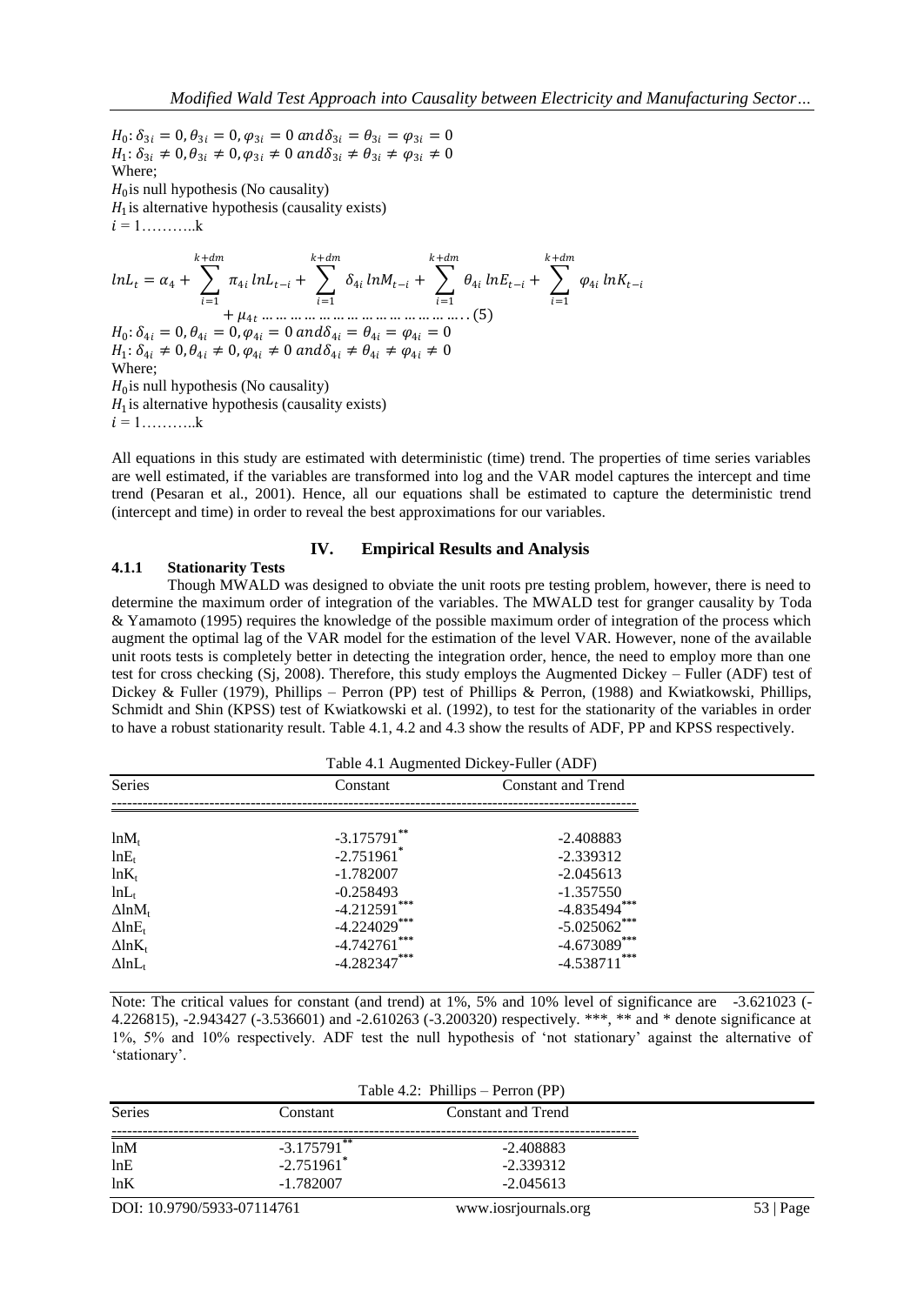|  |  |  |  | Modified Wald Test Approach into Causality between Electricity and Manufacturing Sector |  |
|--|--|--|--|-----------------------------------------------------------------------------------------|--|
|  |  |  |  |                                                                                         |  |

| lnL              | $-0.258493$     | $-1.357550$     |
|------------------|-----------------|-----------------|
| AlnM             | $-5.063211$ *** | $-5.488163***$  |
| $\Lambda$ ln $E$ | $-6.827195$ *** | $-7.710005$ *** |
| $\Lambda$ ln $K$ | $-4.686198$ *** | $-4.623233***$  |
| AlnL             | $-6.111701$ *** | $-6.304617***$  |

Note: Just like the ADF, the PP unit root test has the null hypothesis of 'not stationary' against the alternative, which is 'stationary'. \*, \*\* and \*\*\* indicate the level of significance at 10%, 5% and 1% respectively. The respective critical values at 1%, 5% and 10% are -4.219126, -3.533083, -3.198312 (with trend), and -3.615588, - 2.941145, -2.609066 (constant).

Table 4.3 Kwiatkowski-Phillips-Schmidt-Shin (KPSS)

| <b>Series</b> | Constant                | Constant and Trend |  |
|---------------|-------------------------|--------------------|--|
|               |                         |                    |  |
| ln M          | $2.844059***$           | $0.737269***$      |  |
| lnE           | 3.491888***             | $0.783962***$      |  |
| lnK           | $1.273816***$           | $0.358249***$      |  |
| lnL           | 1.862787***             | $0.581365***$      |  |
| $\Delta$ lnM  | $0.452229$ <sup>*</sup> | 0.111150           |  |
| $\Delta$ lnE  | $0.520949$ **           | 0.083076           |  |
| $\Delta$ lnK  | 0.052949                | 0.053603           |  |
| $\Delta$ lnL  | 0.226970                | 0.054104           |  |

Note: In contrast to ADF and PP, KPSS unit root test has the null hypothesis of 'stationarity' against the alternative, 'not stationary'. Critical values for constant (with trend) are 0.739000 (0.216000), 0.463000 (0.146000) and 0.347000 (0.119000) at 1%, 5% and 10% respectively. \*\*\*, \*\* and \* represent 1%, 5% and 10% level of significance respectively.

All of the unit roots tests confirmed all our process to be overwhelmingly integrated at first difference and at 1% level of significance. The virtual similarity in the three tests made robust our conclusion that all our variables are I(1).

## **4.1.2 Modified Wald (MWALD) Test for Granger Causality**

The conduct of MWALD requires the determination of optimal lag which is presented in table 4.4. We use AIC - (Akaike, 1974), SBC - (Schwarz, 1978) and (Hannan & Quinn, 1979) to determine the optimal lag for the VAR system. AIC minimizes its value at lag 2 while SBC and HQC do at lag 1. Though Wolde-Rufael (2010) suggests increase in the VAR optimal lag to improve the VAR models if they deviate from the true models in terms of the satisfying the classical assumptions, in the case of our VAR system it worsen the diagnostic tests. Two out of the three criteria suggesting 1 as the optimal lag, the study chooses its optimal lag for the VAR models to be 1.

|     | Table 4.4: VAR Lag Order Selection Criteria |            |                       |  |  |  |
|-----|---------------------------------------------|------------|-----------------------|--|--|--|
| Lag | AIC                                         | <b>SBC</b> | HOC                   |  |  |  |
|     |                                             |            |                       |  |  |  |
|     | 2.266                                       | 2.441      | 2.328                 |  |  |  |
| 18  | $-6.148$                                    | $-5.277$ * | $-5.841$ <sup>*</sup> |  |  |  |
| ⌒   | $-6.290$ *                                  | $-4.723$   | $-5.738$              |  |  |  |
|     | $-5.964$                                    | $-3.700$   | $-5.166$              |  |  |  |

Note: \* indicates optimal lag order selected by the respective criterion. AIC: Akaike Information Criterion, SBC: Schwarz Bayesian Criterion and HQC: Hannan - Quinn Criterion. <sup>g</sup> indicates the VAR optimal lag

Table 4.5 presents the diagnostic tests of our models (equation 2, 3, 4 and 5) with the augmented lag (k+dm). We checked for autocorrelation, heteroscedasticity, misspecification and normality. All the equations are relatively better except for equation 5 that only passed autocorrelation test. However, to confirm that the residuals of the whole VAR system are serially independent (no autocorrelation), we undertook langrange multiplier test of residual correlation up to 5 lags. The result shown in table 4.6 reveals that from lag 1 to 5, the VAR system is free from autocorrelation; hence our VAR models do not show serious deviation from the classical linear regression model assumptions. We therefore estimated the equations.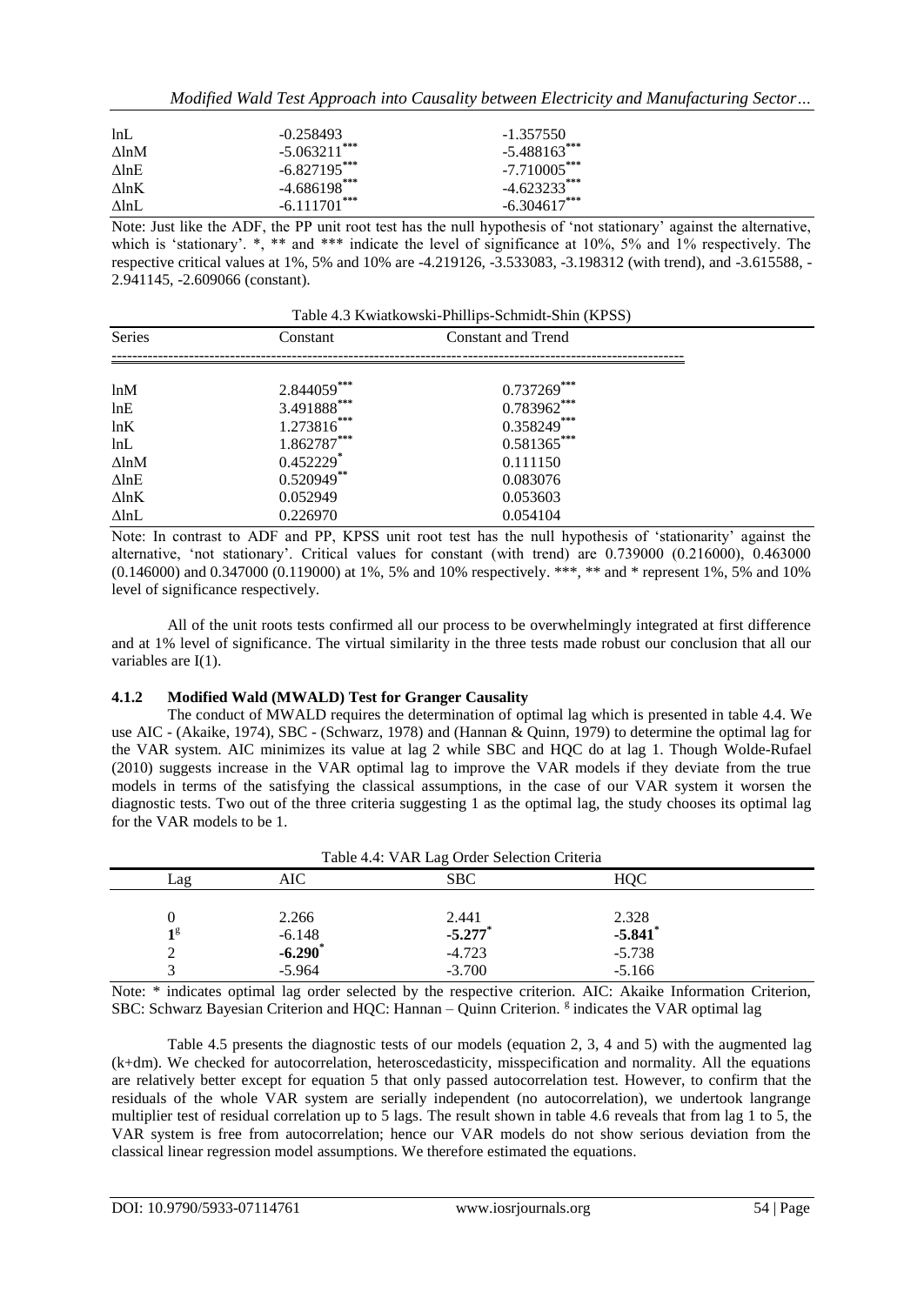|           | Table 4.5: Diagnostic Tests for the VAR Equations |             |                      |               |  |
|-----------|---------------------------------------------------|-------------|----------------------|---------------|--|
| Dep. Var. | $LM[X^2]$                                         | <b>ARCH</b> | <b>RR</b>            | JB            |  |
| $ln M_t$  | 2.677                                             | 0.005       | 1.307                | 75.09***      |  |
|           | (0.262)                                           | (0.944)     | (0.202)              | (0.000)       |  |
| $lnE_t$   | 0.966                                             | 0.008       | $2.022$ <sup>*</sup> | 0.606         |  |
|           | (0.617)                                           | (0.931)     | (0.053)              | (0.738)       |  |
| $ln K_t$  | 3.255                                             | 0.870       | 0.553                | 0.681         |  |
|           | (0.196)                                           | (0.351)     | (0.585)              | (0.711)       |  |
| $lnL_t$   | 2.524                                             | 8.335***    | 2.947***             | ***<br>98.271 |  |
|           | (0.283)                                           | (0.004)     | (0.007)              | (0.000)       |  |

Note: Figures in parenthesis are the probability values of the respective tests. \* and \*\*\* denote 10% and 1% level of significance respectively. LM: Langrange Multiplier Test of Residual Correlation, ARCH: Autoregressive Conditional Heteroscedasticity Test of Residuals, Ramsey's RESET: Misspecification Test based on square of fitted values, JB: Jarque – Bera Test of Normality Based on Skewness and Kurtosis of Residuals

| Table 4.6: VAR Residual Serial Order Correlation LM Tests |  |
|-----------------------------------------------------------|--|
|-----------------------------------------------------------|--|

|   | Lags | $LM - STAT$ | Probability |
|---|------|-------------|-------------|
|   |      |             |             |
|   |      | 13.33387    | 0.6482      |
| 2 |      | 13.17734    | 0.6597      |
| 3 |      | 11.76326    | 0.7601      |
| 4 |      | 10.70692    | 0.8272      |
|   |      | 14.54017    | 0.5585      |
|   |      |             |             |

LM: Langrange Multiplier Test of Residual Correlation

Table 4.7 presents the MWALD test for equation 2 where manufacturing is the dependent variable. The result rejects the null hypothesis that electricity supply does not cause manufacturing output at 5% significance level. The positive sum of lagged coefficient of electricity indicates that, not only electricity is significant but positive significance in causing manufacturing.

|                                      |                      | Table 4.7: MWALD Test of Granger Causality for Equation 2 |  |
|--------------------------------------|----------------------|-----------------------------------------------------------|--|
| Dependent Variable: lnM <sub>t</sub> |                      |                                                           |  |
| Null Hypothesis                      | $X^2$ [MWALD]        | $\Sigma$ Lagged Independent Coefficient(s)                |  |
| $lnE_{t}\mathcal{L}lnM_{t}$          | 5.936 $(0.015)^{**}$ | $\Sigma$ Lagged lnE <sub>t</sub> Coefficient = 1.082      |  |
| $ln K_t \mathcal{C} ln M_t$          | 0.208(0.649)         | $\Sigma$ Lagged lnK <sub>t</sub> Coefficient = -0.080     |  |
| $ln L_t \mathcal{C} ln M_t$          | 1.433(0.231)         | $\Sigma$ Lagged lnL <sub>t</sub> Coefficient = 2.597      |  |
| All $\mathcal{C}$ ln $M_t$           | $7.176(0.067)^*$     | $\Sigma$ Lagged of all Independent Variable               |  |
|                                      |                      | coefficients = $3.599$                                    |  |

Note:  $\emptyset$  signifies the null hypothesis 'does not cause'  $X^2$  and  $\Sigma$  represent chi-square statistics and 'summation of' respectively. 'All' denotes combine causality from all the regressors while \* and \*\* show significance at 10% and 5% level respectively.

Though no causality from capital and labour to manufacturing; the combination of all the regressors positively and significantly causes manufacturing output. This implies that in the process of manufacturing, electricity, capital and labour are required but electricity is more required and important to manufacturing industry in Nigeria. Similarly, table 4.8 reveals that manufacturing is positively significant in causing electricity supply, though at a lower significance (10%), while neither labour nor capital or the combination of all the regressors in equation 3 is found to cause manufacturing output.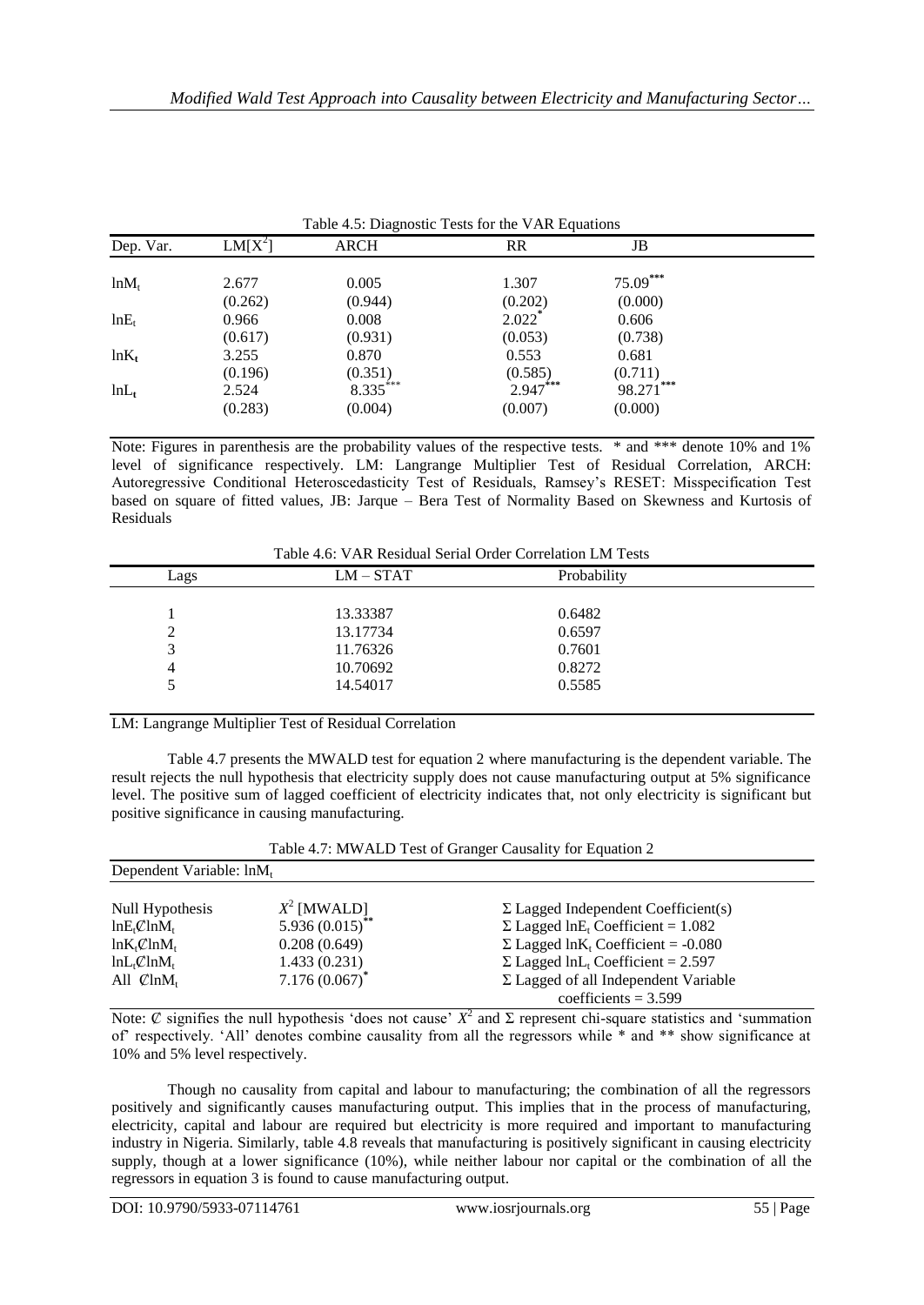The sum of lagged coefficient of manufacturing causing electricity (0.153), however positive, is comparatively far less than the sum of lagged coefficient of electricity causing manufacturing (1.082). The causal relationship between electricity and manufacturing is bi-directional, but detailing into their level of significance and sum of lagged coefficients, electricity becomes more a causal factor to manufacturing than manufacturing to electricity.

|                             | Table 4.8: MWALD Test of Granger Causality for Equation 3 |                                                       |  |  |  |
|-----------------------------|-----------------------------------------------------------|-------------------------------------------------------|--|--|--|
| Dependent Variable: $lnE_t$ |                                                           |                                                       |  |  |  |
| Null Hypothesis             | $X^2$ [MWALD]                                             | $\Sigma$ Lagged Independent Coefficient(s)            |  |  |  |
| $ln M_t \mathcal{C} ln E_t$ | $3.229(0.072)^{^{\circ}}$                                 | $\Sigma$ Lagged lnM <sub>t</sub> Coefficient = 0.153  |  |  |  |
| $ln K_t \mathcal{C} ln E_t$ | 0.090(0.765)                                              | $\Sigma$ Lagged lnK <sub>t</sub> Coefficient = 0.026  |  |  |  |
| $ln L_t \mathcal{C} ln E_t$ | 0.342(0.559)                                              | $\Sigma$ Lagged lnL <sub>t</sub> Coefficient = -0.619 |  |  |  |
| All $\mathcal{C}$ ln $E_t$  | 3.826(0.281)                                              | $\Sigma$ Lagged of all Independent Variable           |  |  |  |
|                             |                                                           | coefficients $= -0.440$                               |  |  |  |

Note:  $\emptyset$  signifies the null hypothesis 'does not cause'  $X^2$  and  $\Sigma$  represent chi-square statistics and 'summation of' respectively. 'All' denotes combine causality from all the regressors while \* shows significance at 10% level.

The MWALD test for equation 4 shown in table 4.9, reveal positive and significant causality from electricity to capital at 1% level. In equation 3, there is no causality from capital to electricity, thus, the causal relationship between capital and electricity is unidirectional, running from electricity to capital. The implication of this is electricity supply facilitates the use capital in manufacturing process, therefore if capital intensive production is needed for growth in the sector, electricity supply must be improved. The combination of the variables is also found to be positive and significant in causing capital at 1% level.

| Table 4.9: MWALD Test of Granger Causality for Equation 4 |  |  |  |  |
|-----------------------------------------------------------|--|--|--|--|
|-----------------------------------------------------------|--|--|--|--|

| Dependent Variable: $ln K_t$ |                     |                                                      |  |
|------------------------------|---------------------|------------------------------------------------------|--|
|                              |                     |                                                      |  |
| Null Hypothesis              | $X^2$ [MWALD]       | $\Sigma$ Lagged Independent Coefficient(s)           |  |
| $ln M_t \mathcal{L} ln K_t$  | 0.861(0.353)        | $\Sigma$ Lagged lnM <sub>t</sub> Coefficient = 0.153 |  |
| $lnE_{t}\mathcal{C}lnK_{t}$  | $6.634(0.010)$ ***  | $\Sigma$ Lagged lnE <sub>t</sub> Coefficient = 1.081 |  |
| $ln L_{t}C ln K_{t}$         | $4.276(0.039)$ **   | $\Sigma$ Lagged lnL <sub>t</sub> Coefficient = 4.240 |  |
| All $\mathcal{C}$ ln $K_t$   | $11.995(0.007)$ *** | $\Sigma$ Lagged of all Independent Variable          |  |
|                              |                     | coefficients = $5.474$                               |  |

Note:  $\emptyset$  signifies the null hypothesis 'does not cause'  $X^2$  and  $\Sigma$  represent chi-square statistics and 'summation of' respectively. 'All' denotes combine causality from all the regressors while \*\* and \*\*\* show significance at 5% and 1% level respectively.

The causality test for equation 5 in table 4.10shows no causality from any of the regressors to labour (dependent variable), however, labour positively and significantly causes capital at 5% level in equation 4. Hence, unidirectional causality from labour to capital; this implies increase in labour will require more capital.

| Table 4.10: MWALD Test of Granger Causality for Equation 5 |  |  |  |  |
|------------------------------------------------------------|--|--|--|--|
|------------------------------------------------------------|--|--|--|--|

| Dependent Variable: $lnL_t$ |               |                                                       |  |  |  |  |
|-----------------------------|---------------|-------------------------------------------------------|--|--|--|--|
| Null Hypothesis             | $X^2$ [MWALD] | $\Sigma$ Lagged Independent Coefficient(s)            |  |  |  |  |
| $ln M_t \mathcal{C} ln L_t$ | 0.024(0.878)  | $\Sigma$ Lagged lnM <sub>t</sub> Coefficient = -0.002 |  |  |  |  |
| $lnE_{t}\mathcal{C}lnL_{t}$ | 1.528(0.217)  | $\Sigma$ Lagged lnE <sub>t</sub> Coefficient = -0.048 |  |  |  |  |
| $ln K_t \mathcal{C} ln L_t$ | 0.007(0.932)  | $\Sigma$ Lagged lnK <sub>t</sub> Coefficient = -0.001 |  |  |  |  |
| All $\mathcal{C}$ ln $L_t$  | 1.988(0.575)  | $\Sigma$ Lagged of all Independent Variable           |  |  |  |  |
|                             |               | coefficients = $-0.052$                               |  |  |  |  |

Note:  $\emptyset$  signifies the null hypothesis 'does not cause'  $X^2$  and  $\Sigma$  represent chi-square statistics and 'summation of' respectively. 'All' denotes combine causality from all the regressors.

## **4.1.3 Forecast Error Variance Decomposition (FEVD)**

Before conducting the FEVD, to avoid the possible problem of contemporaneous residual shocks, we undertook the residual correlation matrix among our variables to identify the level of correlation and order them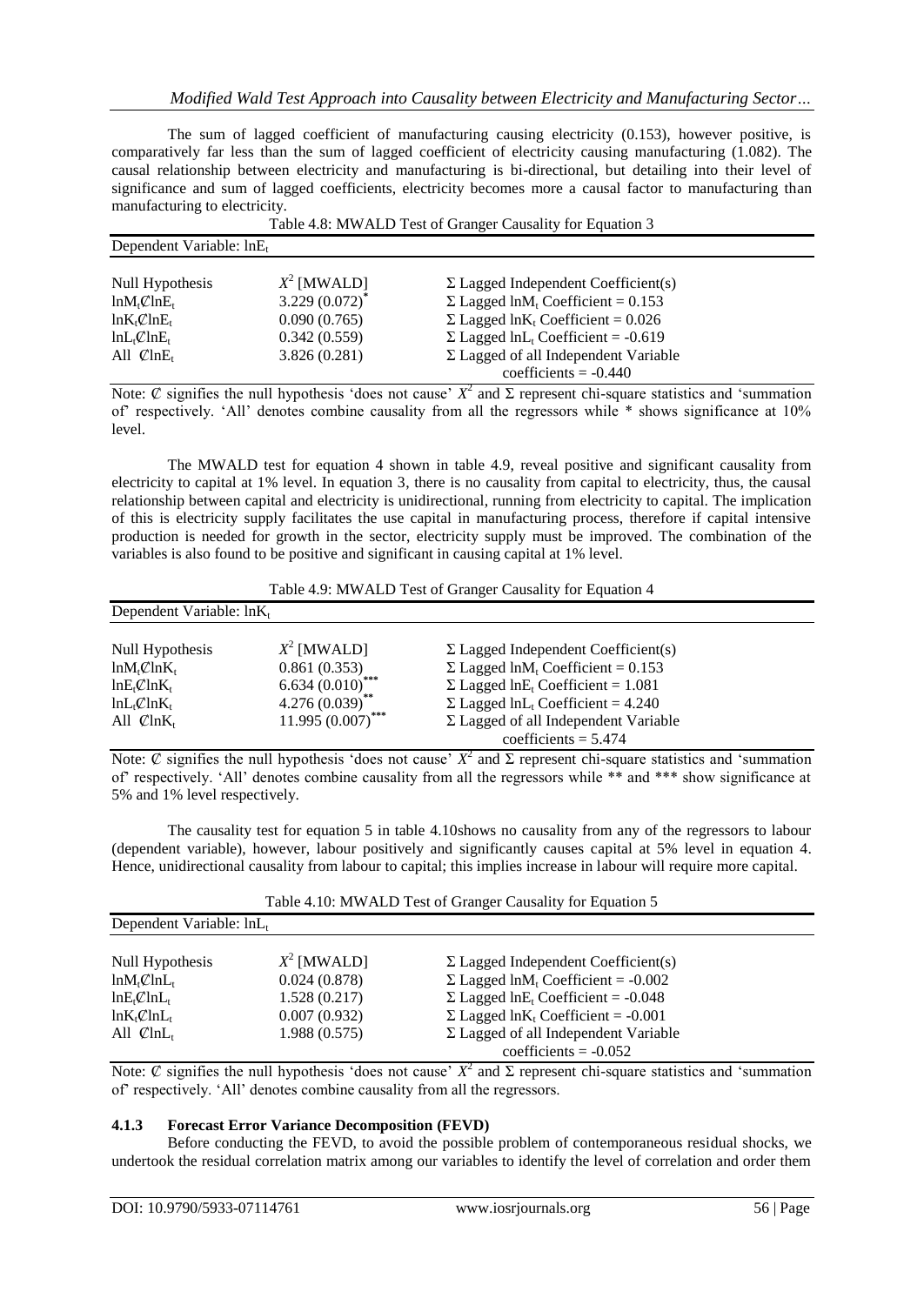as suggested by (Sims, 1980), starting with the most exogenous and end with the most endogenous, (Duasa, 2007)

Table 4.11 shows that variables lnE and InK are more correlated with 0.45, followed by lnL and lnK with 0.21. The remaining correlations are low, less than 0.2, hence cannot affect the result (Duasa, 2007). Variables with higher correlation are more endogenous, hence, the ordering of our variables in the FEVD is: lnM, lnL, lnK and lnE.

| Table 4.11: Residual Correlation Matrix |      |      |      |     |  |  |  |
|-----------------------------------------|------|------|------|-----|--|--|--|
|                                         | lnM  | lnE  | ln K | lnL |  |  |  |
| ln M                                    |      |      |      |     |  |  |  |
| lnE                                     | 0.04 |      |      |     |  |  |  |
| ln K                                    | 0.12 | 0.45 |      |     |  |  |  |
| lnL                                     | 0.07 | 0.01 | 0.21 |     |  |  |  |
|                                         |      |      |      |     |  |  |  |

We employed the cholesky factorization in the E-Views software and forecast the variables relationship up to 15 years into the future in order to provide a reasonable term policy insight. Table 4.12 reveals the 15 years forecast of the manufacturing output. In forecasting a variable, shocks in the residual of the forecasted variable contribute more to the variance than the shocks in other variables (Alami, 2001). Table 4.12 shows that shock in manufacturing output contribute more to its variance, from 100% in first year down to 47.5% in the last year of the forecast. It followed by electricity which contributes ranges from 11% in the second year up to 31% in the last 5years of the forecast. These followed by capital and then labour whose contributions decline from 5% at the early period to 4% at the half to the last period. The contribution of capital, like electricity, is an increasing contribution ranging from 7% in the fourth year to 17% in the 15<sup>th</sup> year. FEVD of lnM shows that more time into the future, electricity supply increasingly becomes a major determinant, among other variables apart from the manufacturing itself, in deciding the manufacturing sector's output.

|  |  | Table 4.12: Variance Decomposition of lnM |  |
|--|--|-------------------------------------------|--|
|--|--|-------------------------------------------|--|

|                | % of Variance in ForecastinglnM Attributable to Innovation in: lnM, lnLlnK, lnE |         |       |        |        |
|----------------|---------------------------------------------------------------------------------|---------|-------|--------|--------|
| Period         | <b>SE</b>                                                                       | lnM     | lnL   | lnK    | lnE    |
| 1              | 0.223                                                                           | 100.000 | 0.000 | 0.000  | 0.000  |
| $\overline{c}$ | 0.301                                                                           | 85.362  | 1.533 | 1.854  | 11.252 |
| 3              | 0.357                                                                           | 66.175  | 5.462 | 4.984  | 23.380 |
| 4              | 0.385                                                                           | 59.672  | 5.886 | 7.465  | 26.975 |
| 5              | 0.409                                                                           | 56.144  | 5.389 | 10.489 | 27.978 |
| 6              | 0.432                                                                           | 53.085  | 4.923 | 13.269 | 28.722 |
| 7              | 0.448                                                                           | 50.706  | 4.639 | 15.057 | 29.598 |
| 8              | 0.458                                                                           | 49.209  | 4.467 | 16.049 | 30.276 |
| 9              | 0.464                                                                           | 48.387  | 4.361 | 16.589 | 30.662 |
| 10             | 0.467                                                                           | 47.948  | 4.307 | 16.875 | 30.870 |
| 11             | 0.469                                                                           | 47.710  | 4.283 | 17.010 | 30.998 |
| 12             | 0.470                                                                           | 47.580  | 4.274 | 17.062 | 31.084 |
| 13             | 0.471                                                                           | 47.512  | 4.272 | 17.075 | 31.141 |
| 14             | 0.471                                                                           | 47.477  | 4.274 | 17.074 | 31.175 |
| 15             | 0.471                                                                           | 47.459  | 4.276 | 17.069 | 31.196 |

Note: SE refers to the total variance error in forecasting lnM. Other columns represent the percentage of the variance attributable to shocks in the residual of the respective variables.

The result also reveals that capital becomes increasingly important in manufacturing as shocks in electricity become more influential in manufacturing. Interestingly, the relationship observed among these variables within the sample period also manifest into the future. In the forecast of lnL shown in table 4.13, it is obvious that apart from shocks in itself, none of the other variables contributes reasonably to its forecasting error variance. This futuristic relationship is apparently what was observed within the study's sample period as revealed by equation 5 for MWALD test respectively. The error variance in forecasting lnL is generally minimal and it contributes more that 70% to 80% of the variance, hence, shocks in the residuals of other variables do not have much effect on labour force.

Table 4.13: Variance Decomposition of lnL

| $10010$ $1120$ , and $0000$ $1000$                                               |  |     |     |  |  |  |
|----------------------------------------------------------------------------------|--|-----|-----|--|--|--|
| % of Variance in Forecasting InL Attributable to Innovation in: InM, InLInK, InE |  |     |     |  |  |  |
| Period                                                                           |  | lnM | InL |  |  |  |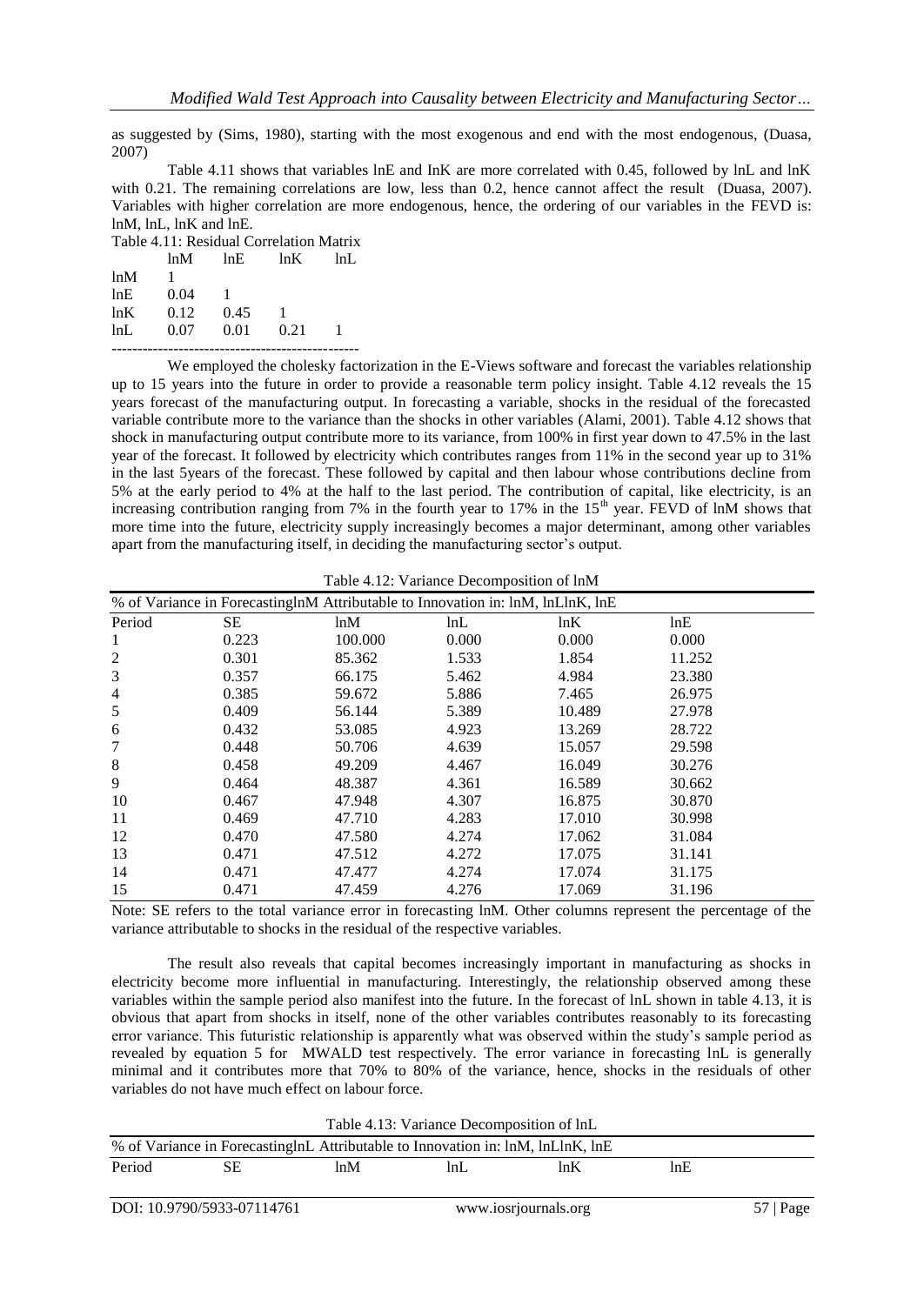|                | Modified Wald Test Approach into Causality between Electricity and Manufacturing Sector |       |        |        |       |  |
|----------------|-----------------------------------------------------------------------------------------|-------|--------|--------|-------|--|
| 1              | 0.020                                                                                   | 1.454 | 98.546 | 0.000  | 0.000 |  |
| $\overline{2}$ | 0.021                                                                                   | 1.236 | 92.622 | 1.750  | 4.392 |  |
| 3              | 0.023                                                                                   | 1.277 | 90.983 | 3.467  | 4.273 |  |
| $\overline{4}$ | 0.024                                                                                   | 1.176 | 87.513 | 7.342  | 3.969 |  |
| 5              | 0.024                                                                                   | 1.120 | 84.515 | 10.603 | 3.762 |  |
| 6              | 0.025                                                                                   | 1.341 | 82.529 | 12.489 | 3.640 |  |
| 7              | 0.025                                                                                   | 2.026 | 81.192 | 13.092 | 3.691 |  |
| 8              | 0.025                                                                                   | 2.955 | 79.937 | 13.045 | 4.063 |  |
| 9              | 0.025                                                                                   | 3.893 | 78.576 | 12.823 | 4.708 |  |
| 10             | 0.025                                                                                   | 4.746 | 77.100 | 12.666 | 5.486 |  |
| 11             | 0.026                                                                                   | 5.476 | 75.580 | 12.656 | 6.288 |  |
| 12             | 0.026                                                                                   | 6.051 | 74.141 | 12.770 | 7.039 |  |
| 13             | 0.026                                                                                   | 6.468 | 72.901 | 12.945 | 7.687 |  |
| 14             | 0.026                                                                                   | 6.752 | 71.916 | 13.126 | 8.206 |  |
| 15             | 0.027                                                                                   | 6.942 | 71.179 | 13.281 | 8.598 |  |

Note: SE refers to the total variance error in forecasting lnL. Other columns represent the percentage of the variance attributable to shocks in the residual of the respective variables.

In table 4.14, shock in the residual of lnK contributes a larger percentage of its error variance which ranges from more than 70% at the last half of the forecast period. However, electricity has shown comparative influence on the variance percentage of 14% in the last 5 years of the forecast, followed by manufacturing which is around 10% in the same period. This shows that in future, like the period within the sample, electricity will be more influential on capital, followed by manufacturing. Thus, increase in electricity supply facilitates the use of capital by the manufacturing sector.

|                |           | % of Variance in ForecastinglnK Attributable to Innovation in: lnM, lnLlnK, lnE |       |        |        |  |
|----------------|-----------|---------------------------------------------------------------------------------|-------|--------|--------|--|
| Period         | <b>SE</b> | ln M                                                                            | lnL   | lnK    | lnE    |  |
| 1              | 0.211     | 0.561                                                                           | 3.351 | 96.088 | 0.000  |  |
| $\overline{c}$ | 0.347     | 4.274                                                                           | 2.050 | 85.220 | 8.456  |  |
| 3              | 0.381     | 3.813                                                                           | 2.083 | 83.948 | 10.156 |  |
| 4              | 0.390     | 4.760                                                                           | 2.025 | 82.934 | 10.281 |  |
| 5              | 0.396     | 6.834                                                                           | 2.072 | 80.951 | 10.142 |  |
| 6              | 0.402     | 8.179                                                                           | 2.411 | 78.582 | 10.828 |  |
| 7              | 0.408     | 8.956                                                                           | 2.673 | 76.664 | 11.707 |  |
| 8              | 0.414     | 9.532                                                                           | 2.765 | 75.251 | 12.452 |  |
| 9              | 0.419     | 9.959                                                                           | 2.776 | 74.180 | 13.085 |  |
| 10             | 0.424     | 10.206                                                                          | 2.762 | 73.415 | 13.617 |  |
| 11             | 0.427     | 10.317                                                                          | 2.741 | 72.928 | 14.014 |  |
| 12             | 0.429     | 10.362                                                                          | 2.721 | 72.645 | 14.272 |  |
| 13             | 0.430     | 10.383                                                                          | 2.707 | 72.484 | 14.427 |  |
| 14             | 0.431     | 10.394                                                                          | 2.699 | 72.390 | 14.517 |  |
| 15             | 0.431     | 10.400                                                                          | 2.697 | 72.334 | 14.569 |  |

Table 4.14: Variance Decomposition of lnK

Note: SE refers to the total variance error in forecasting lnK. Other columns represent the percentage of the variance attributable to shocks in the residual of the respective variables.

Table 4.15 presents the reverse of table 4.12, similar to equation 2 and 3 of MWALD test. It shows that compared to capital and labour, manufacturing contributes more of the error variance in forecasting lnE, it contributes more 20% from the  $7<sup>th</sup>$  to the last year of the forecast. However, in table 4.12, the influence of electricity on manufacturing is more than that of manufacturing on electricity in the future. In the  $7<sup>th</sup>$  year of the forecast, electricity contributes 29% of the manufacturing error variance and more than 30% in remaining years. The futuristic relationship between manufacturing and electricity is similar to what was obtained in the study's sample period; hence, there is consistency in this relationship which is favourable for policy implication.

| Table 4.15: Variance Decomposition of lnE                                             |       |       |       |        |        |  |  |
|---------------------------------------------------------------------------------------|-------|-------|-------|--------|--------|--|--|
| % of Variance in Forecasting In E Attributable to Innovation in: In M, In Lln K, In E |       |       |       |        |        |  |  |
| Period                                                                                | SЕ    | ln M  | InL.  | lnK    | lnE    |  |  |
|                                                                                       | 0.109 | 0.943 | 1.923 | 23.853 | 73.281 |  |  |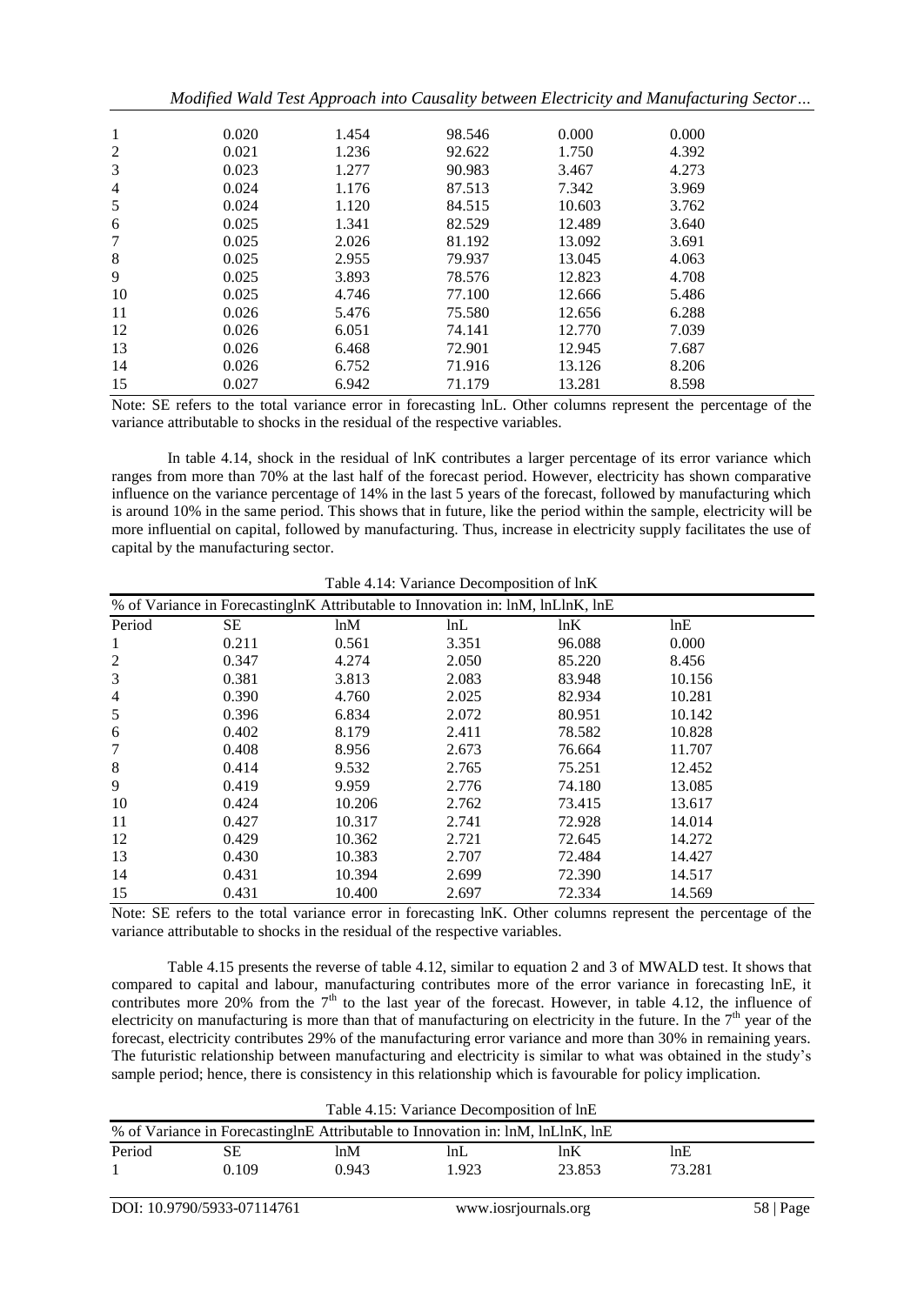|                |       |        |       |        | Modified Wald Test Approach into Causality between Electricity and Manufacturing Sector |  |
|----------------|-------|--------|-------|--------|-----------------------------------------------------------------------------------------|--|
| $\overline{c}$ | 0.125 | 9.617  | 3.746 | 22.469 | 64.168                                                                                  |  |
| 3              | 0.140 | 16.214 | 5.328 | 20.328 | 58.130                                                                                  |  |
| 4              | 0.150 | 18.124 | 4.802 | 19.206 | 57.867                                                                                  |  |
| 5              | 0.156 | 18.816 | 4.528 | 18.388 | 58.268                                                                                  |  |
| 6              | 0.160 | 19.477 | 4.424 | 17.887 | 58.211                                                                                  |  |
| 7              | 0.163 | 20.215 | 4.322 | 17.579 | 57.884                                                                                  |  |
| 8              | 0.166 | 20.836 | 4.195 | 17.394 | 57.576                                                                                  |  |
| 9              | 0.169 | 21.245 | 4.077 | 17.295 | 57.382                                                                                  |  |
| 10             | 0.171 | 21.507 | 3.984 | 17.259 | 57.250                                                                                  |  |
| 11             | 0.173 | 21.691 | 3.912 | 17.263 | 57.133                                                                                  |  |
| 12             | 0.174 | 21.825 | 3.856 | 17.290 | 57.028                                                                                  |  |
| 13             | 0.175 | 21.918 | 3.813 | 17.325 | 56.944                                                                                  |  |
| 14             | 0.176 | 21.980 | 3.781 | 17.357 | 56.882                                                                                  |  |
| 15             | 0.176 | 22.020 | 3.756 | 17.385 | 56.839                                                                                  |  |

Note: SE refers to the total variance error in forecasting lnE. Other columns represent the percentage of the variance attributable to shocks in the residual of the respective variables.

Generally, the results from the Forecast Error Variance Decomposition (FEVD) show that the relationship that existed among our variables in the past will persist into the future for at least 15 years when the variables are given shocks. Improvement in electricity will therefore galvanize manufacturing activities and vise versa. If adequate measures are not taken to improve the electricity supply in the country, the situation in the manufacturing sector will get worsen and the visionary policies of the country that relate to production, employment and growth will be undermined and unachievable.

## **V. Conclusion**

From the existing literatures, the necessity of electricity in promoting economic growth across the globe is undisputable. Though most of the literatures reviewed in this study relate to the relationship between electricity supply and economic growth, overwhelmingly, the literatures support positive relationship between electricity supply and economic growth. However, economic growth in toto reflects the summation of the performance of different sectors of the economy such as primary sector which involves the production of raw materials (example, agriculture), secondary sector which transforms raw materials into finished or intermediate goods (example, manufacturing) and tertiary sector which involves services, example banking and trading. The intensity for the need of electricity for effective performance by these different sectors differs. Hence the relevance of identifying the relationship between electricity supplies and different sectors of the economy for proper policy, particularly in the midst of shortage supply of electricity in the whole system.

The major findings of the study were in accordance with the apriori expectation based on the reviewed literatures. In the modern manufacturing process where heavy machines that require electricity are used, supply of electricity is expected to facilitate and increase the level of productivity. The MWALD test of granger causality shows that there exists bi-directional causality between electricity and manufacturing output. Electricity positively and significantly causes manufacturing at 5% level while manufacturing does at 10%. The positive sum of lagged coefficients of electricity is 1.082 and for manufacturing is 0.153. To depict the futuristic relationship, the Forecast Error Variance Decomposition (FEVD) of 15 years into the future shows that electricity supply influence on manufacturing ranges 11.252% in the second year to 31.196% in last year of the forecast, while the influence of manufacturing on electricity supply range between 0.943% to 22.020% in first and last year of the forecast respectively. Though both electricity and manufacturing influences each other in the future, the influence of electricity supply is comparatively greater, showing similar relationship that existed within the sample period.

Based on the outcome of this study, we empirically confirmed the existence of bi-directional causality between electricity and manufacturing sector in Nigeria. It shows interdependency between the manufacturing and electricity supply, with overwhelming dependency of manufacturing on electricity supply within the sample period andat least 15 years into the future. The study therefore identifies the long history of inadequate and unstable electricity supply in the country as one the major causes of the debilitating nature of the manufacturing sector. The growth of the Nigerian manufacturing industry is heavily anchored on adequate and stable electricity supply; because manufacturing output proves to be very responsive to changes in electricity supply. For the Nigerian manufacturing sector to serve as a catalyst for the transformation of the Nigerian economy, adequate and stable electricity supply must be a priority.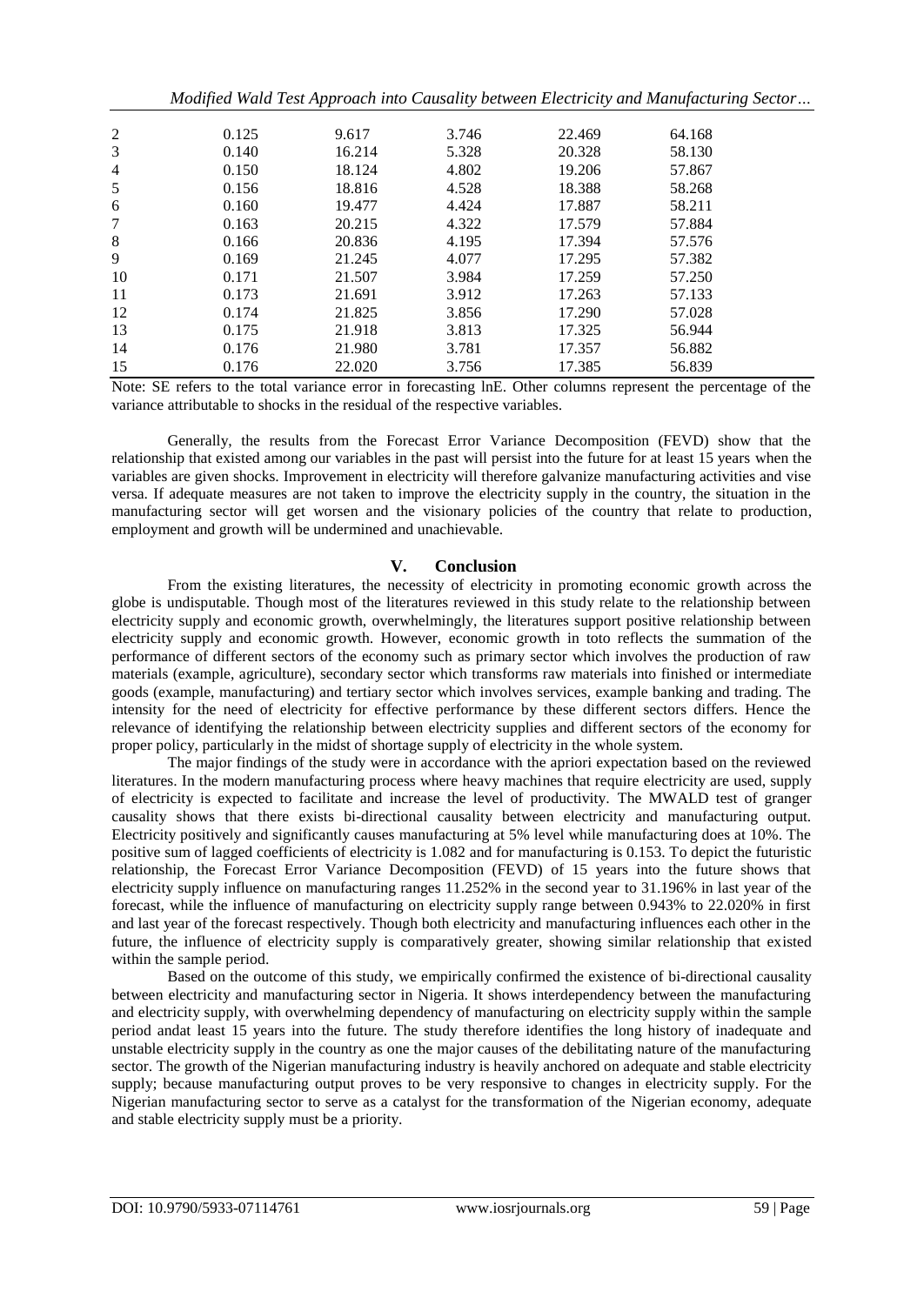#### **References**

- [1]. Adenikinju, A. F. (1998). Productivity growth and energy consumption in the Nigerian manufacturing sector: a panel data analysis. Energy Policy, 26(3), 199–205. http://doi.org/10.1016/S0301-4215(97)00098-0
- [2]. Adenikinju, A. F. (2003). Electric infrastructure failures in Nigeria: a survey-based analysis of the costs and adjustment responses. Energy Policy, 31(14), 1519–1530. http://doi.org/10.1016/S0301-4215(02)00208-2
- [3]. Akaike, H. A. I. (1974). A New Look at the Statistical Model Identification. IEEE TRANSACTIONS ON AUTOMATIC CONTROL, AC-19(6), 716–721.
- [4]. Akinlo, A. E. (2008). Energy consumption and economic growth : Evidence from 11 Sub-Sahara African countries. Energy Economics, 30, 2391–2400. http://doi.org/10.1016/j.eneco.2008.01.008
- [5]. Akinlo, A. E. (2009). Electricity consumption and economic growth in Nigeria: Evidence from cointegration and co-feature analysis. Journal of Policy Modeling, 31(5), 681–693. http://doi.org/10.1016/j.jpolmod.2009.03.004
- [6]. Alam, M. S. (2006). Economic Growth with Energy. Munich Personal RePEc Archive (MPRA), (1260), 1–25.
- [7]. Alami, T. H. (2001). Variance decomposition analysis of the demand for foreign money in Egypt. Journal of Economic Studies, 28(2), 122–135. http://doi.org/10.1108/EUM0000000005427
- [8]. Apergis, N., & Payne, J. E. (2009). Energy consumption and economic growth: Evidence from the Commonwealth of Independent States. Energy Economics, 31(5), 641–647. http://doi.org/10.1016/j.eneco.2009.01.011
- [9]. Beaudreau, B. C. (1995). The impact of electric power on productivity A study of US manufacturing 1950-84. Butterworth Heinemann, Energy Economics, 17(3), 231–236.
- [10]. Beaudreau, B. C. (1998). ENERGY AND ORGANIZATION, Growth and Distribution Reexamined. Contribution and Economic History, No. 193, Greenwood Press, London.
- [11]. Beaudreau, B. C. (2005a). Engineering and economic growth. Structural Change and Economic Dynamics, 16(2), 211–220. http://doi.org/10.1016/j.strueco.2004.05.001
- [12]. Beaudreau, B. C. (2005b). Engineering and economic growth ଝ. Structural Change and Economic Dynamics, 16(December 2001), 211–220. http://doi.org/10.1016/j.strueco.2004.05.001
- [13]. Chandran, V. G. R., Sharma, S., & Madhavan, K. (2010). Electricity consumption–growth nexus: The case of Malaysia. Energy Policy, 38(1), 606–612. http://doi.org/10.1016/j.enpol.2009.10.013
- [14]. Cobb, C. W., & Douglas, P. H. (1928). A Theory of Production. American Economic Association, 18(1), 139–165.
- [15]. Dickey, D. A., & Fuller, W. A. (1979). Distribution of the Estimators for Autoregressive Time Series With a Unit Root. Journal of the American Statistical Association, 74(366), 427–431.
- [16]. Dolado, J. J., & Lütkepohl, H. (1996). Making wald tests work for cointegrated VAR systems. Econometric Reviews, 15(4), 369– 386. http://doi.org/10.1080/07474939608800362
- [17]. Duasa, J. (2007). Determinants of Malaysian Trade Balance: An ARDL Bound Testing Approach. Global Economic Review, 36(1), 89–102. http://doi.org/10.1080/12265080701217405
- [18]. Enang, B. (2010). Industrial Development , Electricity Crisis and Economic Performance in Nigeria. European Journal of Economics, Finance and Administrative Sciiences, 18(18), 106 – 121.
- [19]. Enang, B. (2011). Energy Crises , Stabilization Policies and Economic Performance in Nigeria : An Empirical Investigation. Interdisciplinary Journal of Research in Business, 1(9), 27–37.
- [20]. Engle, R. F., & Granger, C. W. J. (1987). Co-Integration and Error Correction : Representation , Estimation , and Testing. Econometrica, 55(2), 251–276.
- [21]. Ferguson, R., Wilkinson, W., & Hill, R. (2000). Electricity use and economic development. Energy Policy, 28(13), 923–934. http://doi.org/10.1016/S0301-4215(00)00081-1
- [22]. Ghali, K. H., & El-Sakka, M. I. T. (2004). Energy use and output growth in Canada : a multivariate cointegration analysis. Energy Economics, 26, 225–238. http://doi.org/10.1016/S0140-9883
- [23]. Granger, C. . . . . (1969). Investigating Causal Relations by Econometric Models and Cross-spectral Methods. Econometrica, 37(3), 424–438.
- [24]. Hannan, E. J., & Quinn, B. G. (1979). The Determination of the Order of an Autoregression. Journal of the Royal Statistical Society , Soc. B, 41(2), 190–195.
- [25]. Johansen, S. (1995). LIKELIHOOD-BASED INFERENCE IN COINTEGRATED VECTOR by Søren Johansen. Econometric Theory, 14, 517–524.
- [26]. Johansen, S., & Juselius, K. (1990). MAXIMUM LIKELIHOOD ESTIMATION AND INFERENCE ON COINTEGRATION -WITH. Oxford Bulletin of Economics and Statistics, 2(52), 169 – 209.
- [27]. Johansen, S., & Juselius, K. (1992). Testing structural hypotheses in a multivariate cointegration analysis of the PPP and the UIP for UK. Journal of Econometrics, 53(1-3), 211–244. http://doi.org/10.1016/0304-4076(92)90086-7
- [28]. Kouakou, A. K. (2011). Economic growth and electricity consumption in Cote d'Ivoire: Evidence from time series analysis. Energy Policy, 39(6), 3638–3644. http://doi.org/10.1016/j.enpol.2011.03.069
- [29]. Kwiatkowski, D., Phillips, P. C. B., Sshmidt, P., & Shin, Y. (1992). Testing the null hypothesis of stationarity against the alternative of a unit root How sure are we that economic time series have a unit root ?\*. Journal of Econometrics, 54, 159–178.
- [30]. Lee, C. (2005). Energy consumption and GDP in developing countries : A cointegrated panel analysis. Energy Economics, 27, 415– 427. http://doi.org/10.1016/j.eneco.2005.03.003
- [31]. Lütkepohl, H. (2005). New introduction to multiple time series analysis.Medical care (Vol. 31). Springler Berlin Heideberg, New York.
- [32]. Odularu, G., & Okonkwo, C. (2009). Does energy consumption contribute to economic performance in Nigeria. East-West Journal of Economics and Business, XII(2), 43 – 79.
- [33]. Okonjo-Iweala, N., & Osafo-kwaako, P. (2007). Nigeria ' s Economic Reforms Progress and Challenges Ngozi Okonjo-Iweala N igeria ' s E conomic R eforms : The Brooking Institution, 1775 Massachusetts Ave, NW Washington, DC 20036.
- [34]. Paul, S., & Bhattacharya, R. N. (2004). Causality between energy consumption and economic growth in India: a note on conflicting results. Energy Economics, 26(6), 977–983. http://doi.org/10.1016/j.eneco.2004.07.002
- [35]. Pesaran, M. H., Shin, Y., & Smith, R. J. (2001). Bounds testing approaches to the analysis of level relationships. Journal of Applied Econometrics, 16(3), 289–326. http://doi.org/10.1002/jae.616
- [36]. Phillips, P. C. B., & Perron, P. (1988). Testing for a Unit Root in Time Series Regression. Biometrika, 75(2), 335. http://doi.org/10.2307/2336182
- [37]. Reimers, H. (1992). Comparisons of tests for multivariate cointegration. Statistical Papers, 359, 335–359.
- [38]. Riker, D. (2011). Electricity Efficiency and U.S. Manufacturing Exports. The Electricity Journal, Elsevier, 25(1), 84 92.
- [39]. Sargent, J. T., & Sims, A. C. (1977). Business Cycle Modelling Without Pretending to Have Too Much A Priori Economic Theory.